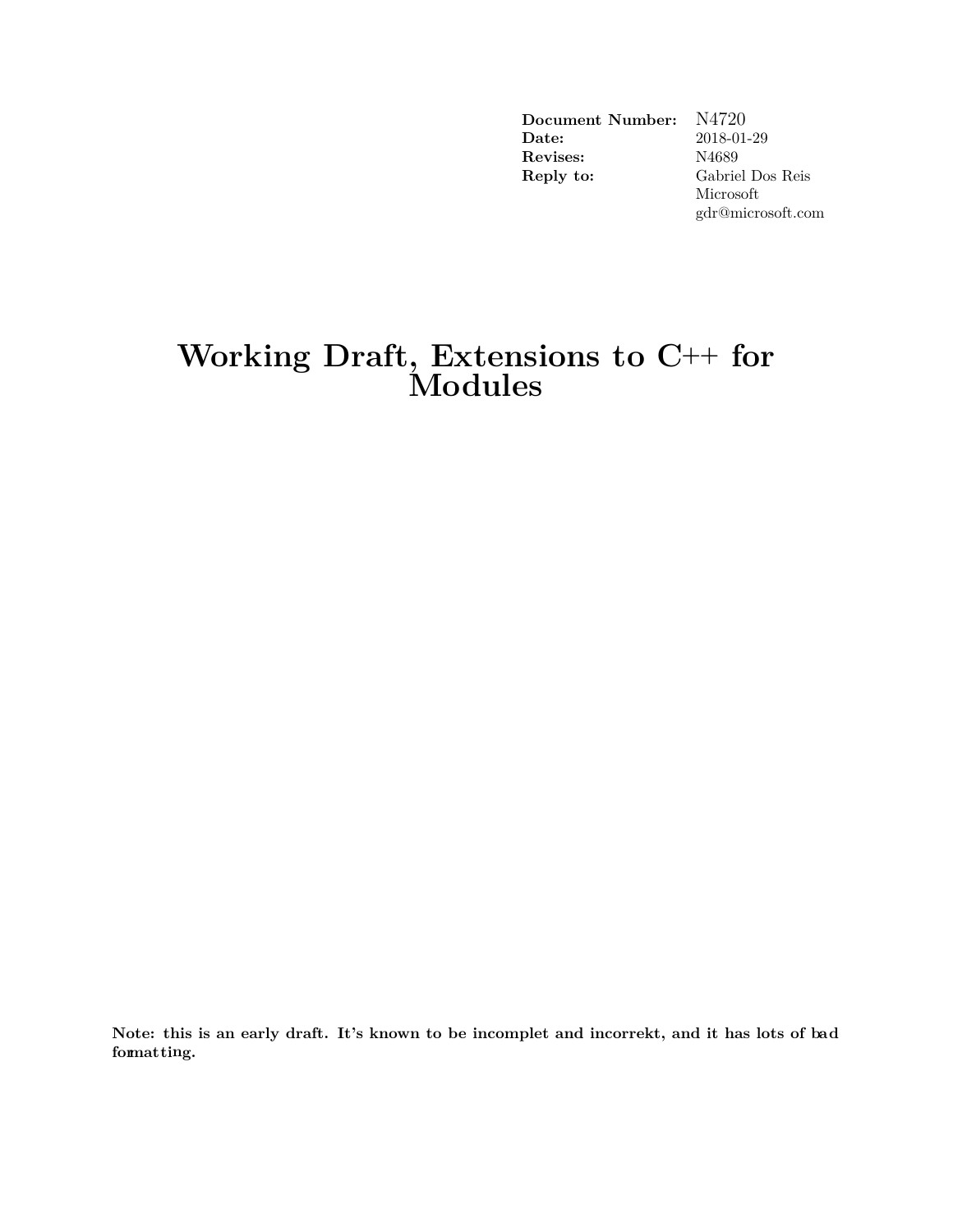## **Contents**

<span id="page-1-0"></span>

| Contents                  |                            |                                                                                                                    | ii                      |  |
|---------------------------|----------------------------|--------------------------------------------------------------------------------------------------------------------|-------------------------|--|
|                           | 1 Scope                    |                                                                                                                    | 1                       |  |
| Normative references<br>2 |                            |                                                                                                                    | $\overline{2}$          |  |
| 3                         |                            | Terms and definitions                                                                                              | 3                       |  |
| 4                         | General                    |                                                                                                                    | $\overline{\mathbf{4}}$ |  |
|                           | 4.1                        |                                                                                                                    | $\overline{4}$          |  |
|                           | 4.2                        |                                                                                                                    | $\overline{4}$          |  |
| 5                         | Lexical conventions        |                                                                                                                    |                         |  |
|                           | 5.1                        |                                                                                                                    | $\overline{5}$          |  |
|                           | 5.2                        |                                                                                                                    | $\overline{5}$          |  |
|                           | 5.11                       |                                                                                                                    | $\overline{7}$          |  |
| 6                         | 8<br><b>Basic concepts</b> |                                                                                                                    |                         |  |
|                           | 6.1                        |                                                                                                                    | 8                       |  |
|                           | 6.2                        |                                                                                                                    | 8                       |  |
|                           | 6.3                        |                                                                                                                    | 9                       |  |
|                           | 6.4                        |                                                                                                                    | 9                       |  |
|                           | 6.5                        |                                                                                                                    | 11                      |  |
|                           | 6.6                        | Start and termination $\ldots \ldots \ldots \ldots \ldots \ldots \ldots \ldots \ldots \ldots \ldots \ldots \ldots$ | 12                      |  |
|                           |                            | <b>10 Declarations</b>                                                                                             | 13                      |  |
|                           | 10.1                       | <b>Specifiers</b>                                                                                                  | 13                      |  |
|                           | 10.3                       |                                                                                                                    | 13                      |  |
|                           | 10.7                       |                                                                                                                    | 14                      |  |
|                           | 12 Classes                 |                                                                                                                    | 24                      |  |
|                           | 12.2                       | Class members                                                                                                      | 24                      |  |
|                           |                            | 16 Overloading                                                                                                     | 25                      |  |
|                           | 16.5                       |                                                                                                                    | 25                      |  |
|                           | 17 Templates               |                                                                                                                    | 26                      |  |
|                           | 17.6                       |                                                                                                                    | 26                      |  |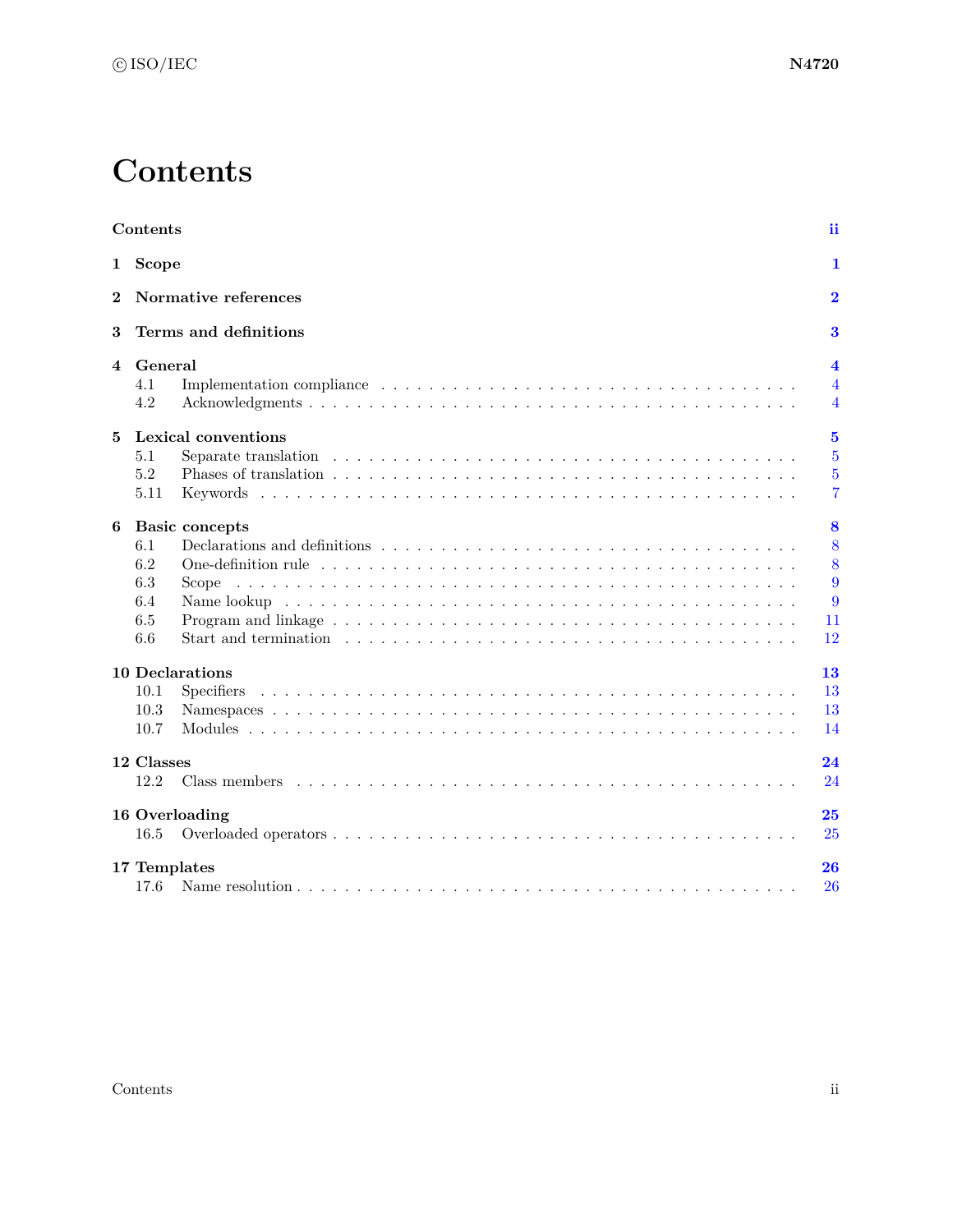# <span id="page-2-0"></span>1 Scope **[intro.scope]**

- <sup>1</sup> This Technical Specification describes extensions to the C++ Programming Language (Clause [2\)](#page-3-0) that introduce modules, a functionality for designating a set of translation units by symbolic name and ability to express symbolic dependency on modules, and to define interfaces of modules. These extensions include new syntactic forms and modifications to existing language semantics.
- <sup>2</sup> The International Standard, ISO/IEC 14882:2017, provides important context and specification for this Technical Specification. This document is written as a set of changes against that specification. Instructions to modify or add paragraphs are written as explicit instructions. Modifications made directly to existing text from the International Standard use underlining to represent added text and strikethrough to represent deleted text.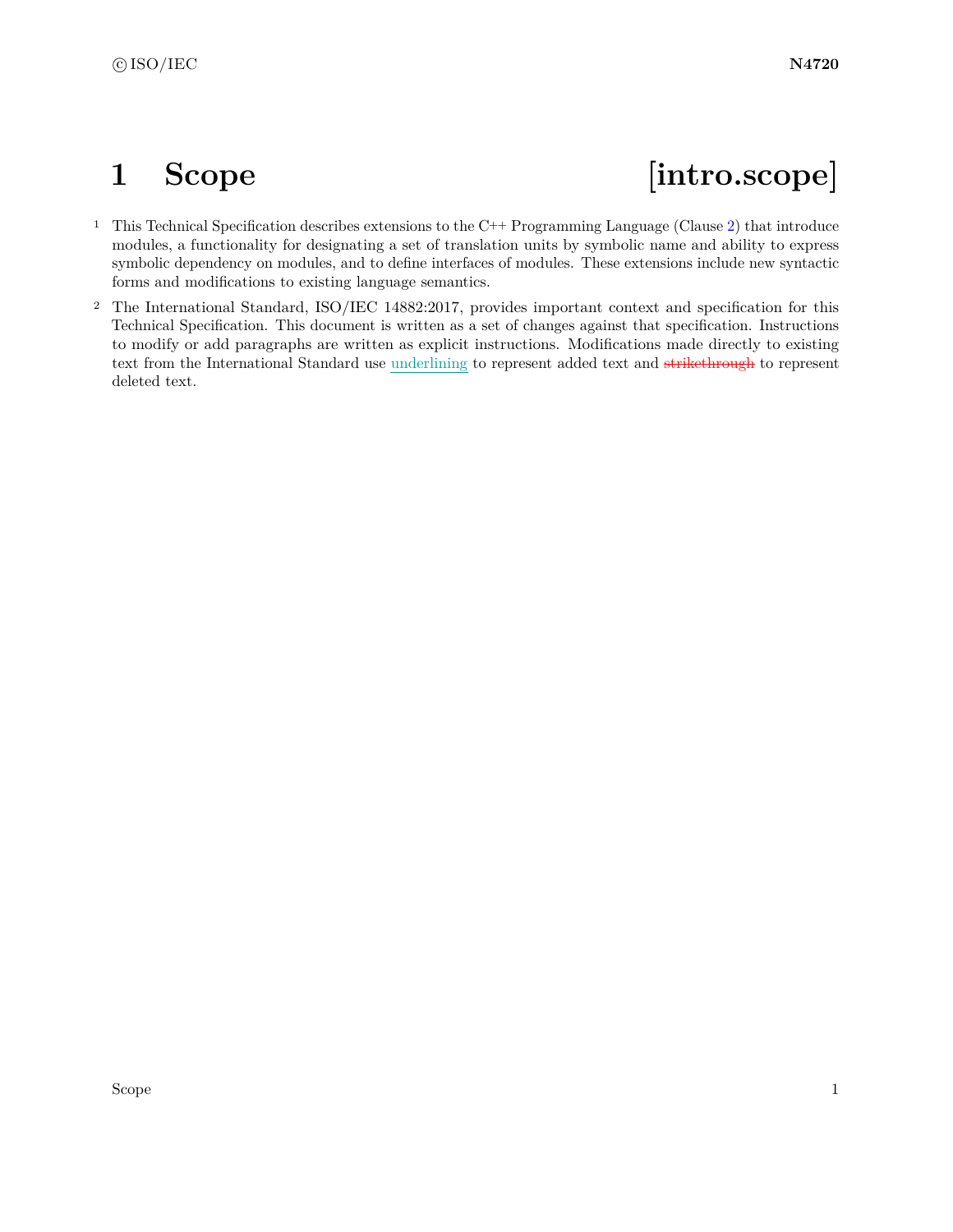c ISO/IEC **N4720**

## <span id="page-3-0"></span>**2 Normative references [intro.refs]**

1

The following referenced document is indispensable for the application of this document. For dated references, only the edition cited applies. For undated references, the latest edition of the referenced document (including any amendments) applies.

(1.1) — ISO/IEC *14882:2017, Programming Languages – C++*

ISO/IEC 14882:2017 is hereafter called the *C++ Standard*. The numbering of clauses, subclauses, and paragraphs in this document reflects the numbering in the C++ Standard. References to clauses and subclauses not appearing in this Technical Specification refer to the original, unmodified text in the C++ Standard.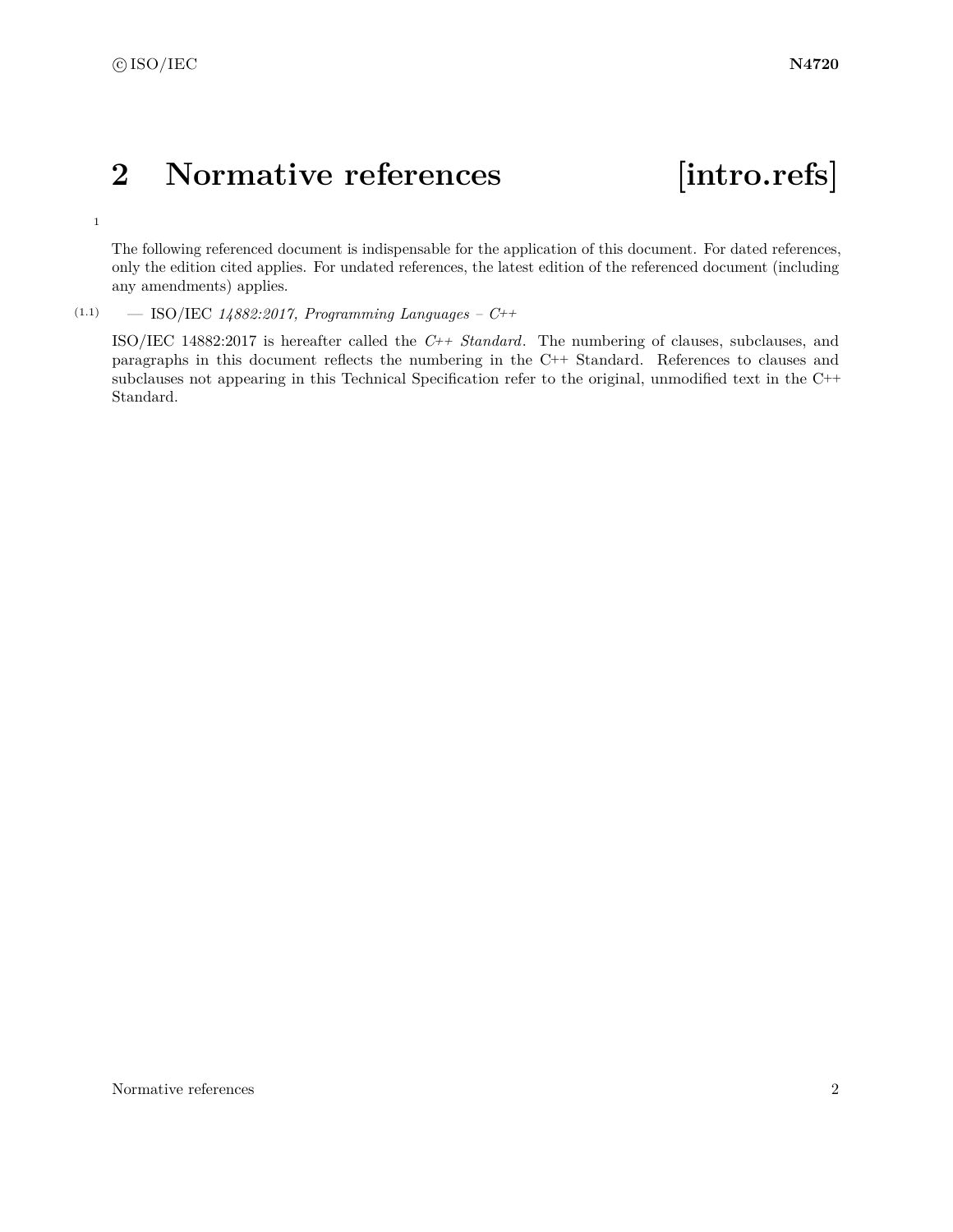# <span id="page-4-0"></span>**3 Terms and definitions [intro.defs]**

No terms and definitions are listed in this document.

ISO and IEC maintain terminological databases for use in standardization at the following addresses:

- IEC Electropedia: available at <http://www.electropedia.org>
- ISO Online browsing platform: available at <http://www.iso.org/obp>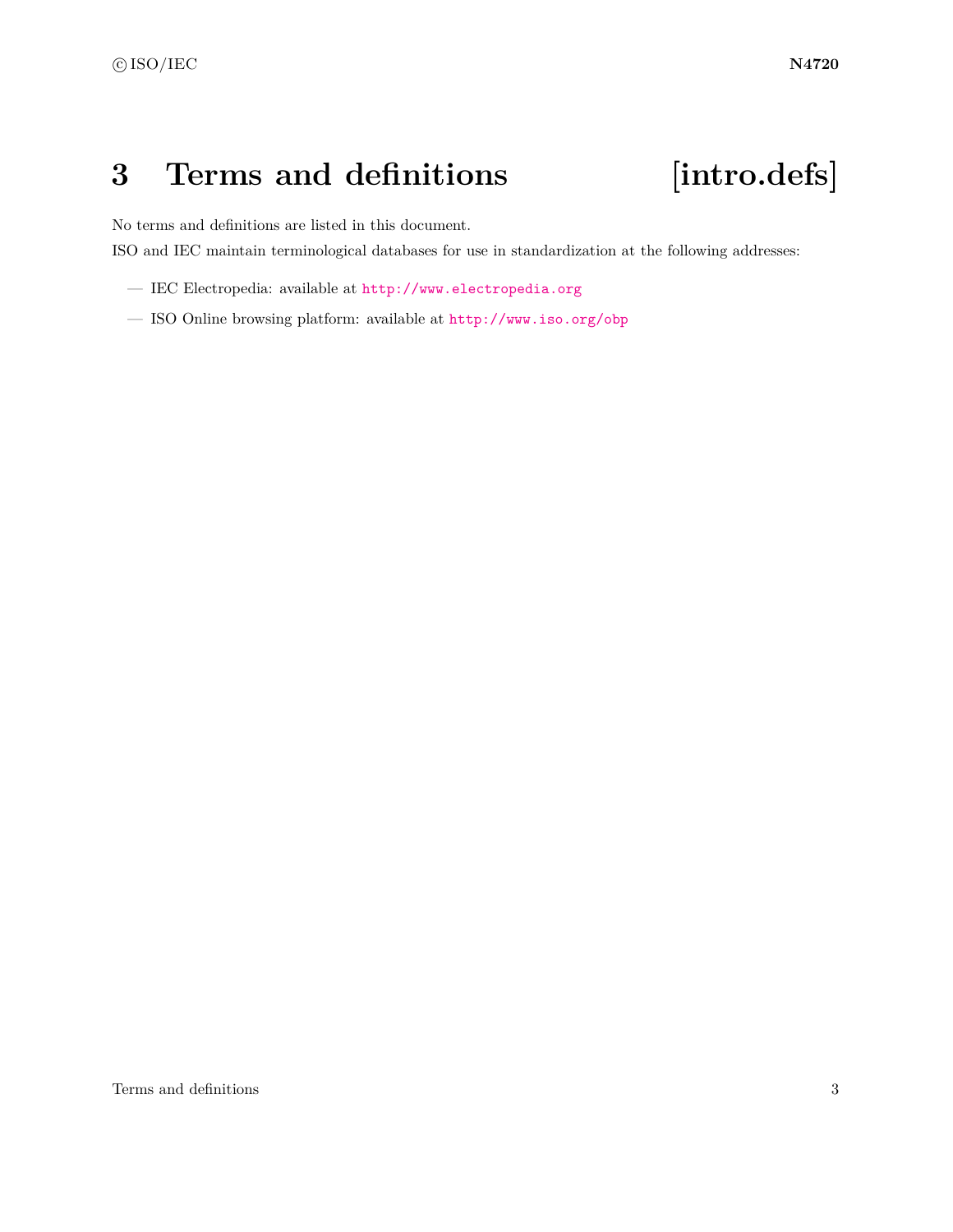# <span id="page-5-0"></span>**4 General** [intro]

### <span id="page-5-1"></span>**4.1 Implementation compliance [intro.compliance]**

<sup>1</sup> Conformance requirements for this specification are those defined in subclause [4.1](#page-5-1) in the C++ Standard, except that references to the C++ Standard therein shall be taken as referring to the document that is the result of applying the editing instructions. Similarly, all references to the  $C++$  Standard in the resulting document shall be taken as referring to the resulting document itself. [ *Note:* Conformance is defined in terms of the behavior of programs. *— end note* ]

### <span id="page-5-2"></span>**4.2 Acknowledgments [intro.ack]**

<sup>1</sup> This specification is based, in part, on the design and implementation described in the paper P0142R0 "*A Module System for C++*".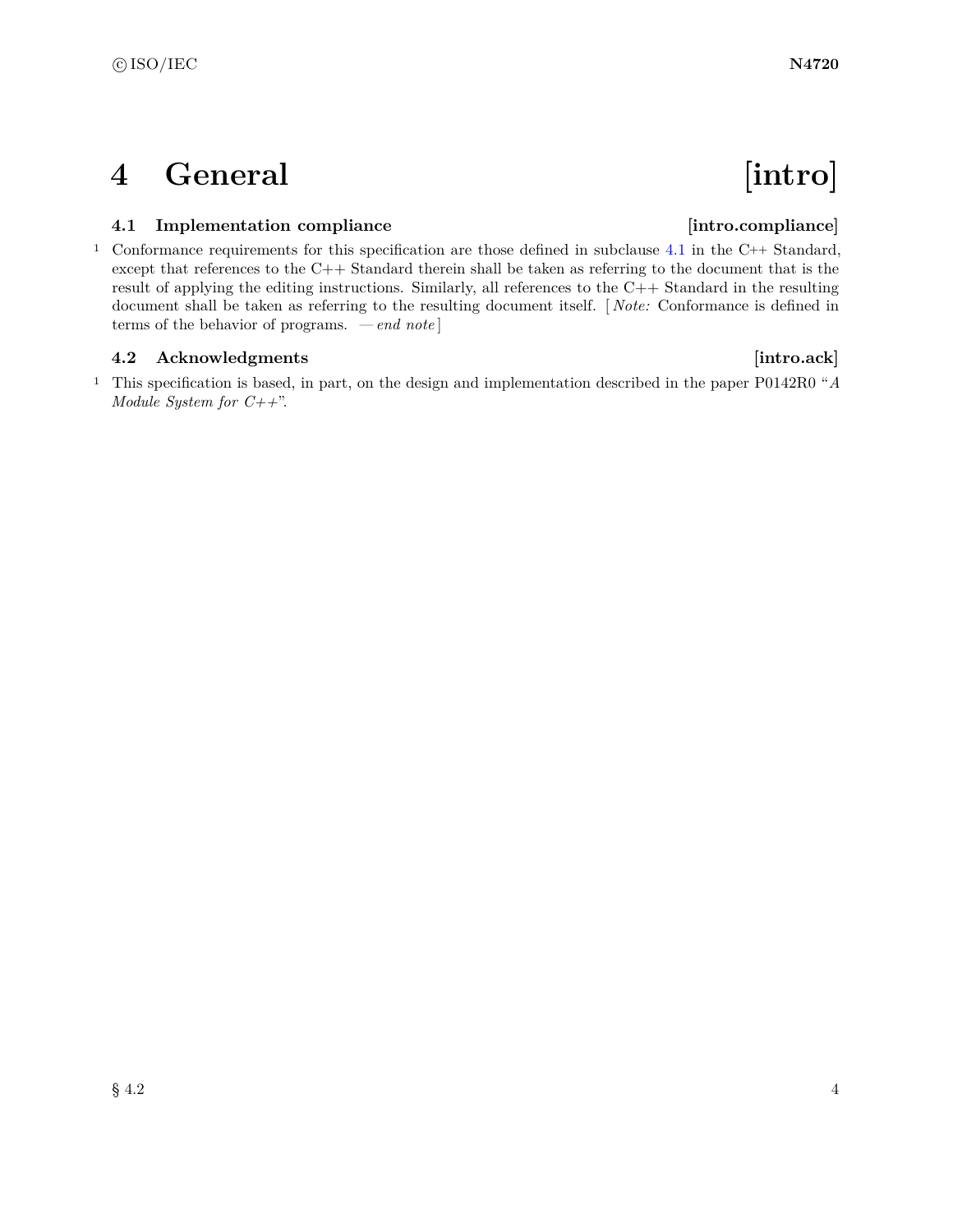## <span id="page-6-0"></span>**5** Lexical conventions [lex]

#### <span id="page-6-1"></span>**5.1** Separate translation *lex.separate*

Modify paragraph 5.1/2 as follows

2 [ *Note:* Previously translated translation units and instantiation units can be preserved individually or in libraries. The separate translation units of a program communicate  $(6.5)$  by (for example) calls to functions whose identifiers have external or module linkage, manipulation of objects whose identifiers have external or module linkage, or manipulation of data files. Translation units can be separately translated and then later linked to produce an executable program [\(6.5\)](#page-12-0). *— end note* ]

#### <span id="page-6-2"></span>**5.2 Phases of translation** [lex.phases]

Modify bullet 7 of paragraph 5.2/1 as follows:

7. White-space characters separating tokens are no longer significant. Each preprocessing token is converted into a token (5.6). The resulting tokens are syntactically and semantically analyzed and translated as a translation unit. [ *Note:* The process of analyzing and translating the tokens may occasionally result in one token being replaced by a sequence of other tokens (17.2). *— end note* ] It is implementation-defined whether the source for module interface units for modules on which the current translation unit has an interface dependency [\(10.7.3\)](#page-19-0) is required to be available. [ *Note:* Source files, translation units and translated translation units need not necessarily be stored as files, nor need there be any one-to-one correspondence between these entities and any external representation. The description is conceptual only, and does not specify any particular implementation. *— end note* ]

Add new paragraphs as follows:

- 2 The result of processing a translation unit from phases 1 through 7 is a directed graph called the *abstract semantics graph* of the translation unit:
	- Each vertex, called a *declset*, is a citation [\(10.7.3\)](#page-19-0), or a collection of non-local declarations and redeclarations (Clause [10\)](#page-14-0) declaring the same entity or other non-local declarations of the same name that do not declare an entity.
	- A directed edge  $(D_1, D_2)$  exists in the graph if and only if the declarations contained in  $D_2$ declare an entity mentioned in a declaration contained in *D*1.

The *abstract semantics graph of a module* is the subgraph of the abstract semantics graph of its module interface unit generated by the declsets the declarations of which are in the purview of that module interface unit. [ *Note:* The abstract semantics graphs of modules, as appropriately restricted [\(10.7.6\)](#page-21-0), are used in the processing of *module-import-declaration*s [\(10.7.3\)](#page-19-0) and module implementation units. *— end note* ]

- 3 An entity is *mentioned* in a declaration *D* if that entity is a member of the *basis* of *D*, a set of entities determined as follows:
	- If *D* is a *namespace-definition*, the basis is the union of the bases of the *declaration*s in its *namespace-body*.
	- If *D* is a *nodeclspec-function-declaration*,
		- if *D* declares a contructor, the basis is the union of the type-bases of the parameter types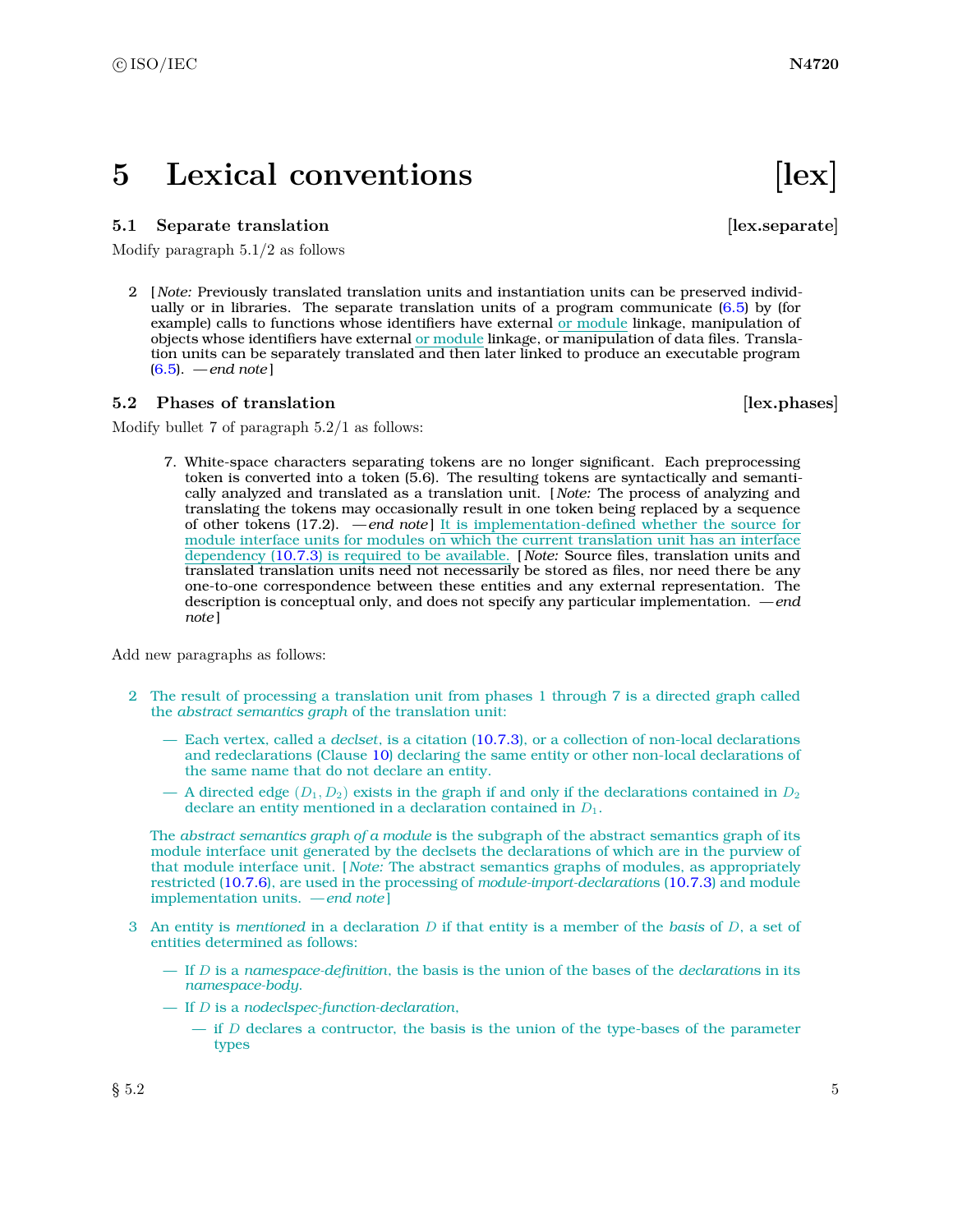- if *D* declares a conversion function, the basis is the type-basis of the return type
- otherwise, the basis is empty.
- If *D* is a *function-definition*, the basis is the type-basis of the function's type
- If *D* is a *simple-declaration*
	- if *D* declares a *typedef-name*, the basis is the type-basis of the aliased type
	- $-$  if *D* declares a variable, the basis is the type-basis of the type of that variable
	- if *D* declares a function, the basis is the type-basis of the type of that function
	- if *D* defines a class type, the basis is the union of the type-bases of its direct base classes (if any), and the bases of its *member-declaration*s.
	- otherwise, the basis is the empty set.
- If *D* is a *template-declaration*, the basis is the union of the basis of its *declaration*, the set consisting of the entities (if any) designated by the default template template arguments, the default non-type template arguments, the type-bases of the default type template arguments. Furthermore, if *D* declares a partial specialization, the basis also includes the primary template.
- If *D* is an *explicit-instantiation* or an *explicit-specialization*, the basis includes the primary template, and all the entities in the basis of the *declaration* of *D*.
- If *D* is a *linkage-specification*, the basis is the union of all the bases of the *declaration*s contained in *D*.
- If *D* is a *namespace-alias-definition*, the basis is the singleton consisting of the namespace denoted by the *qualified-namespace-specifier*.
- If *D* is a *using-declaration*, the basis is the union of the bases of all the declarations introduced by the *using-declarator*.
- If *D* is a *using-directive*, the basis is the singleton consisting of the norminated namespace.
- If *D* is an *alias-declaration*, the basis is the type-basis of its *defining-type-id*.
- Otherwise, the basis is empty.

The *type-basis* of a type *T* is

- If *T* is a fundamental type, the type-basis is the empty set.
- If *T* is a cv-qualified type, the type-basis is the type-basis of the unqualified type.
- If *T* is a member of an unknown specialization, the type-basis is the type-basis of that specialization.
- If *T* is a class template specialization, the type-basis is the union of the set consisting of the primary template and the template template arguments (if any) and the non-dependent non-type template arguments (if any), and the type-bases of the type template arguments (if any).
- If *T* is a class type or an enumeration type, the type-basis is the singleton  $\{T\}$ .
- If  $T$  is a reference to  $U$ , or a pointer to  $U$ , or an array of  $U$ , the type-basis is the type-basis of *U*.
- If *T* is a function type, the type-basis is the union of the type-basis of the return type and the type-bases of the parameter types.
- If *T* is a pointer to data member of a class *X*, the type-basis is the union of the type-basis of *X* and the type-basis of member type.
- If *T* is a pointer to member function type of a class *X*, the type-basis is the union of the type-basis of *X* and the type-basis of the function type.
- Otherwise, the type-basis is the empty set.
- 4 [ *Note:* The basis of a declaration includes neither non-fully evaluated expressions nor entities used in those expressions. [*Example:*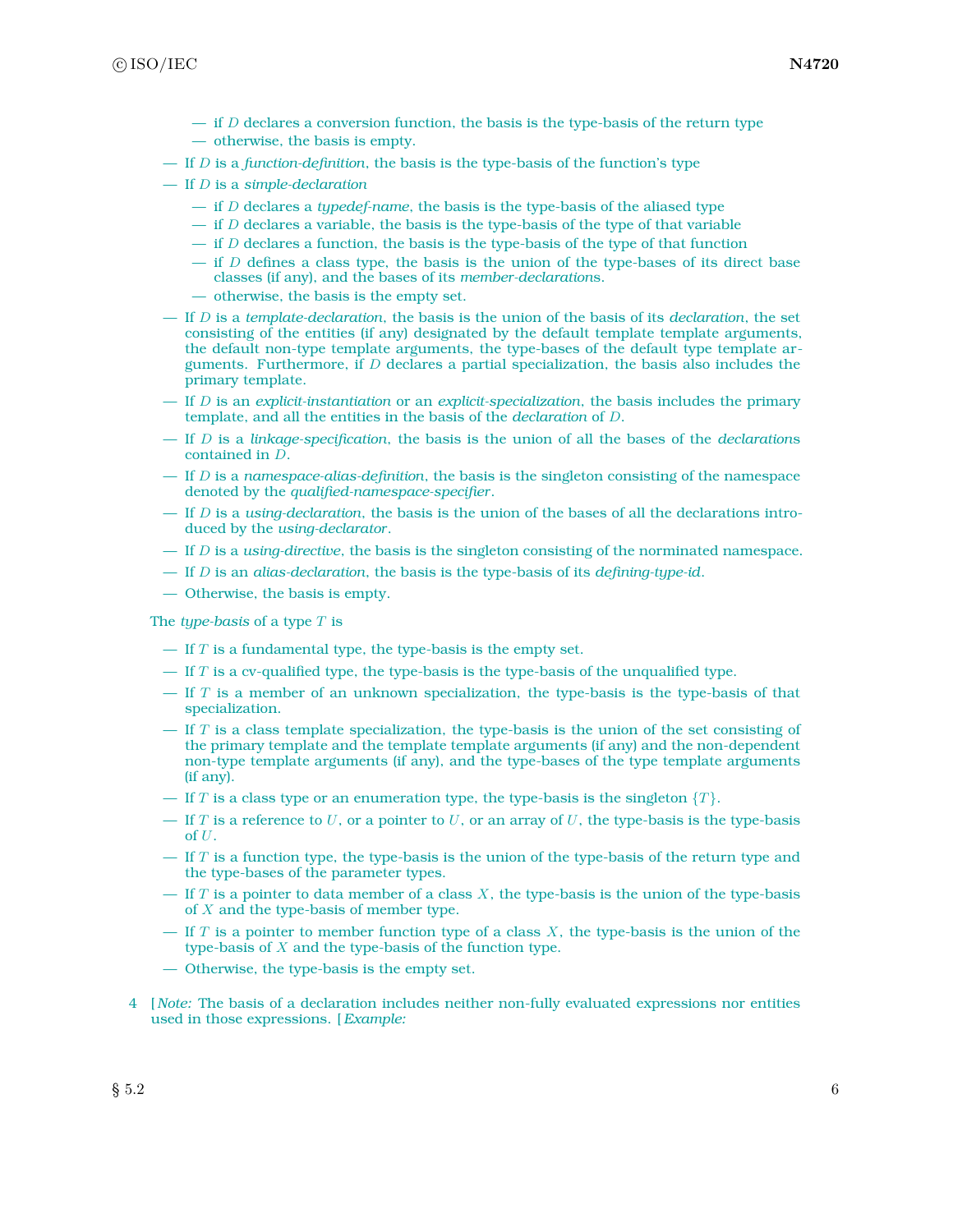```
const int size = 2;<br>int ary1[size];
                                          int ary1[size]; // size not in ary1's basis
constexpr int identity(int x) { return x; }
int ary2[identity(2)]; // identity not in ary2's basis
template<typename> struct S;
template<typename, int> struct S2;
constexpr int g(int);
template<typename T, int N>
S<S2<T, g(N)>> f(); // f<sup>'s</sup> basis: {S, S2}
```

```
— end example ] — end note ]
```
### <span id="page-8-0"></span>**5.11 Keywords [lex.key]**

In [5.11,](#page-8-0) add these two keywords to Table 5 in paragraph 5.11/1: module and import.

Modify note in paragraph [5.11/](#page-8-0)1 as follows:

1 ...

[ *Note:* The export and register keywords are is unused but are is reserved for future use. *— end note* ]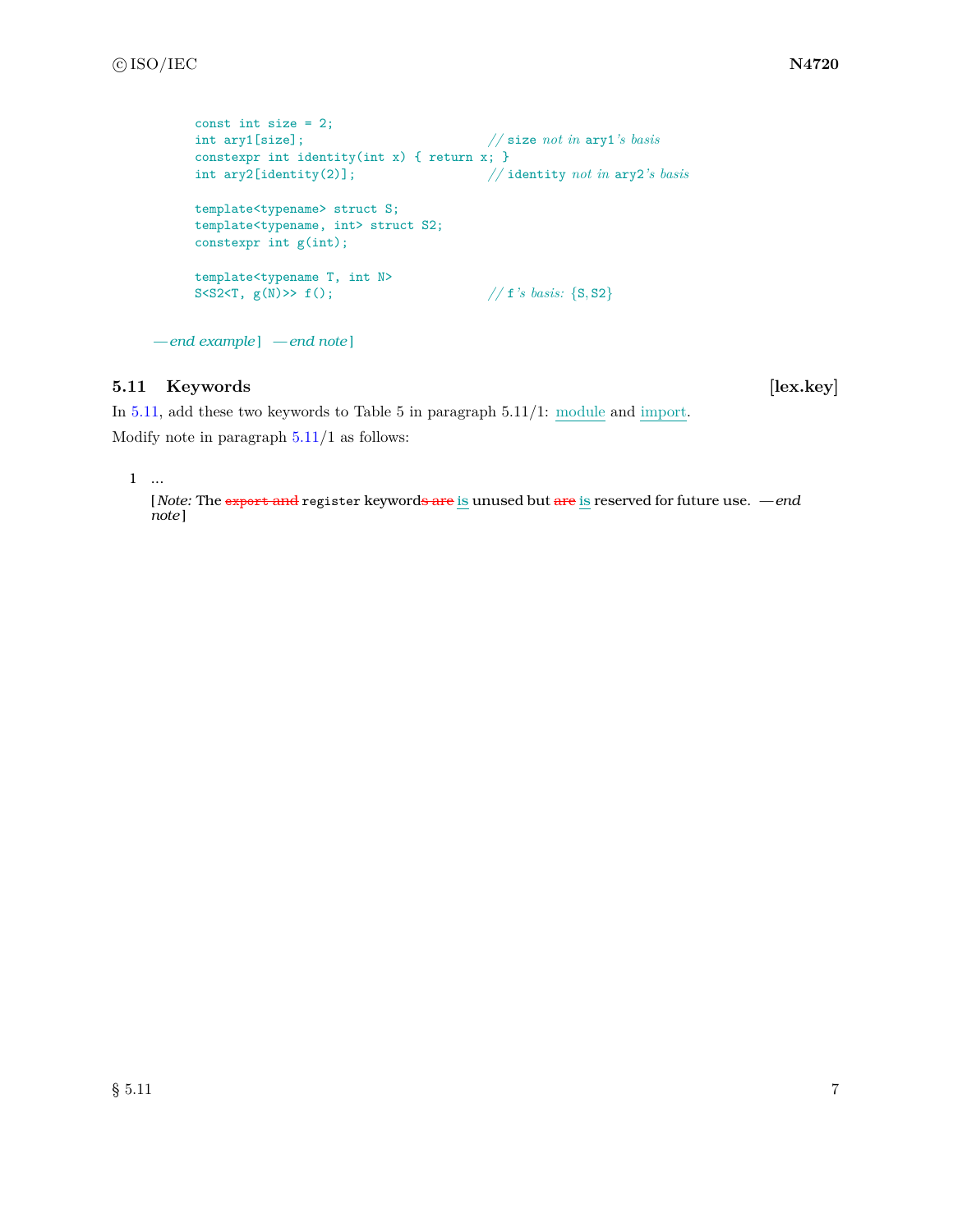## <span id="page-9-0"></span>**6 Basic concepts [basic]**

Modify paragraph 6/3 as follows:

3 An *entity* is a value, object, reference, function, enumerator, type, class member, bit-field, template, template specialization, namespace, module, or parameter pack.

Modify paragraph 6/4 as follows:

4 A *name* is a use of an *identifier* (5.10), *operator-function-id* (16.5), *literal-operator-id* (16.5.8), *conversion-function-id* (15.3.2), or *template-id* (17.2), or *module-name* (10.7) that denotes an entity or *label* (9.6.4, 9.1).

Add a sixth bullet to paragraph 6/8 as follows:

– they are *module-name*s composed of the same dotted sequence of *identifier*s.

#### <span id="page-9-1"></span>**6.1 Declarations and definitions <b>basic.def basic.def**

Modify paragraph 6.1/1 as follows:

1 A declaration (Clause [10\)](#page-14-0) may introduce one or more names into a translation unit or redeclare names introduced by previous declarations. If so, the declaration specifies the interpretation and attributessemantic properties of these names. [...]

Append the following two bullets to paragraph 6.1/2:

- 2 A declaration is a *definition* unless
	- ...
	- it is an explicit specialization (17.7.3) whose *declaration* is not definition.,
	- it is a *module-import-declaration*,
	- it is a *proclaimed-ownership-declaration*.

[*Example:*

```
int x;
        int y;
      };
— end example ]
```
import std.io; *// make names from std.io available* export module M; *// toplevel declaration for M* export struct Point { *// define and export Point*

### <span id="page-9-2"></span>**6.2** One-definition rule **and in the set of the set of the set of the set of the set of the set of the set of the set of the set of the set of the set of the set of the set of the set of the set of the set of the set of t**

Replace paragraph 6.2/1 with:

1 A variable, function, class type, enumeration type, or template shall not be defined where a prior definition is reachable [\(6.4\)](#page-10-1).

Modify opening of paragraph 6.2/6 as follows

 $\S~6.2$  8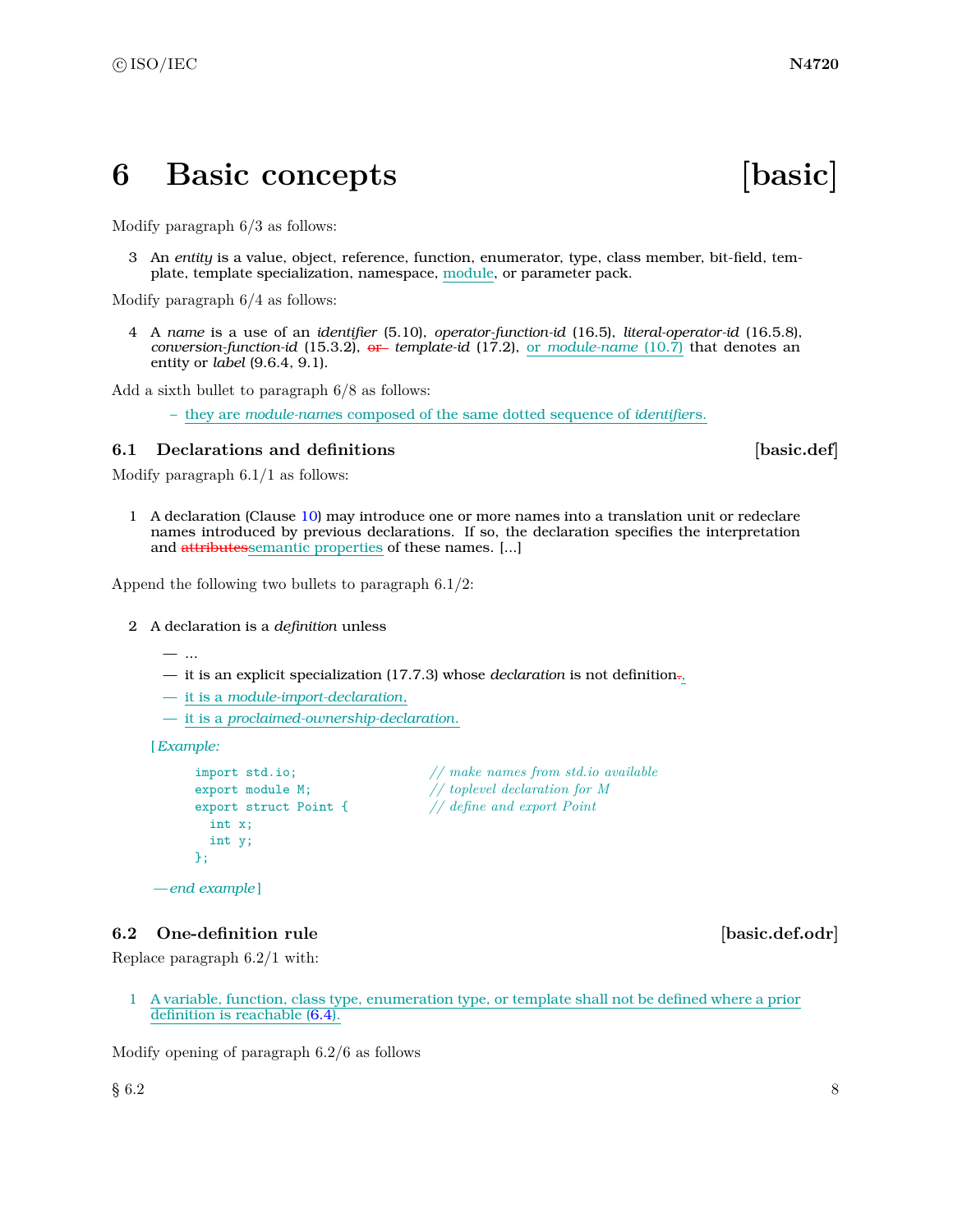6 There can be more than one definition of a class type (Clause 12), enumeration type (10.2), inline function with external or module linkage (10.1.6), inline variable with external or module linkage (10.1.6), class template (Clause 17), non-static function template (17.5.6), static data member of a class template (17.5.1.3), member function of a class template (17.5.1.1), or template specialization for which some template parameters are not specified (17.7, 17.5.5) in a program provided that each definition appears in a different translation unit no prior definition is reachable [\(6.4\)](#page-10-1) at the point where a definition appears, and provided the definitions satisfy the following requirements. For an entity with an exported declaration, there shall be only one definition of that entity; a diagnostic is required only if the abstract semantics graph of the module contains a definition of the entity. [ *Note:* If the definition is not in the interface unit, then at most one module unit can have and make use of the definition. *— end note* ] Given such an entity named D defined in more than one translation unit, then

### **6.3.2** Point of declaration **b basic.scope.pdecl**

<span id="page-10-0"></span>**6.3 Scope [basic.scope]** 

Add a new paragraph 6.3.2/13 as follows:

13 The point of declaration of a module is immediately after the *module-name* in a *module-declaration*.

#### **6.3.6 Namespace scope [basic.scope.namespace]**

From end-user perspective, there are really no new lookup rules to learn. The "old" rules are the "new" rules, with appropriate adjustment in the definition of "associated entities."

Modify paragraph 6.3.6/1 as follows:

1 The declarative region of a *namespace-definition* is its *namespace-body*. Entities declared in a *namespace-body* are said to be members of the namespace, and names introduced by these declarations into the declarative region of the namespace are said to be *member names* of the namespace. A namespace member name has namespace scope. Its potential scope includes its namespace from the name's point of declaration (6.3.2) onwards; and for each *using-directive* (10.3.4) that nominates the member's namespace, the member's potential scope includes that portion of the potential scope of the *using-directive* that follows the member's point of declaration. If a name *X* (not having internal linkage) is declared in a namespace *N* in the purview of the module interface unit of a module *M*, the potential scope of *X* includes the portion of the namespace *N* in the purview of every module implementation unit of *M* and, if the name *X* is exported, in every translation unit that imports *M* after a *module-import-declaration* nominating *M*. [*Example:*

```
// Translation unit #1
export module M;
export int sq(int i) { return i*i; }
// Translation unit #2
import M;
```
int main() { return sq(9); } *// OK: 'sq' from module M*

```
— end example ]
```
### <span id="page-10-1"></span>**6.4** Name lookup **basic.lookup**

Modify paragraph 6.4/1 as follows:

1 The name lookup rules apply uniformly to all names (including *typedef-name*s (10.1.3), *namespacename*s (10.3), and *class-name*s (12.1)) wherever the grammar allows such names in the context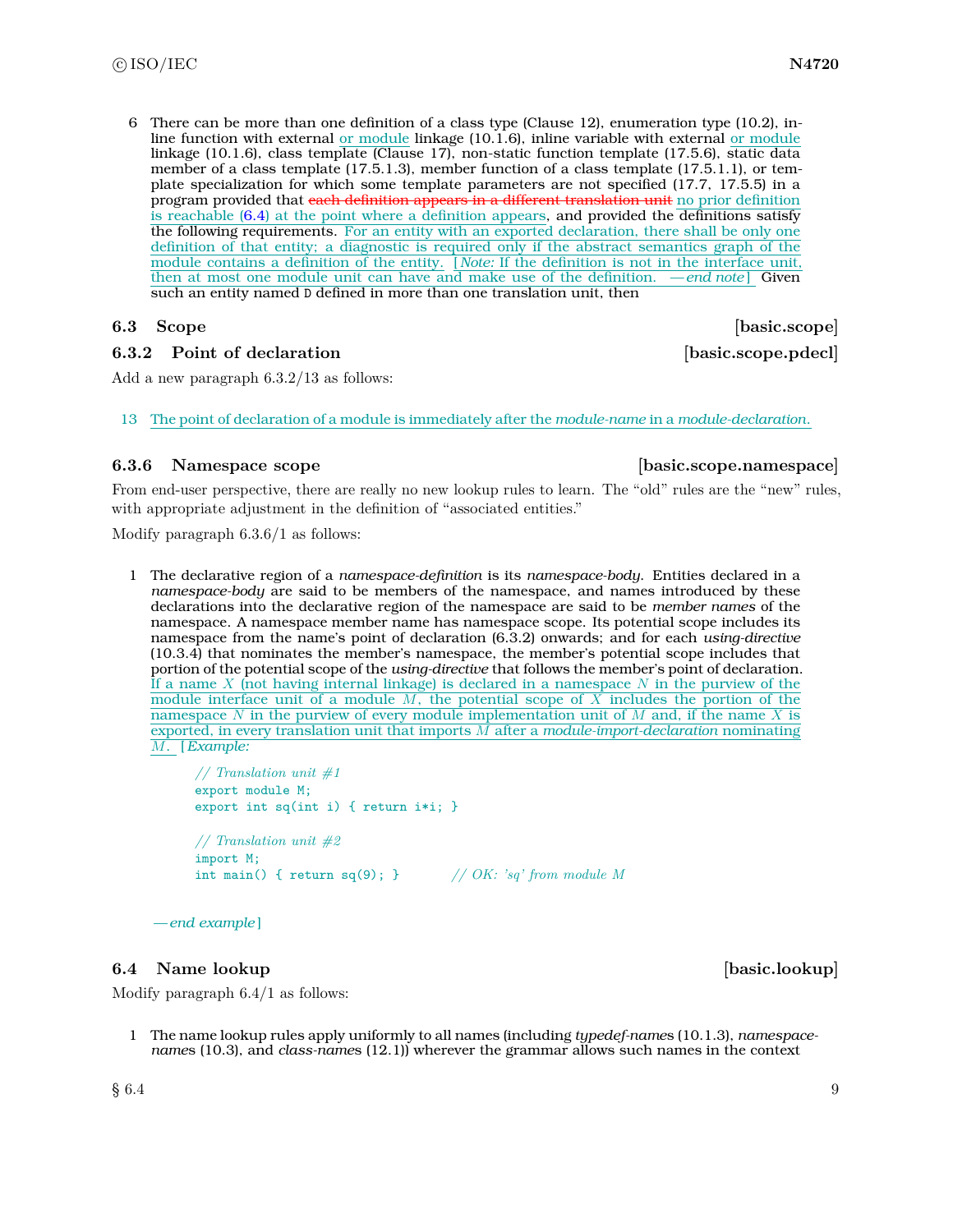discussed by a particular rule. Name lookup associates the use of a name with a set of declarations (6.1) or citations [\(10.7.3\)](#page-19-0) of that name. For all intent and purposes of further semantic processing requiring declarations, a citation is replaced with the declarations contained in its declset. [...] Only after name lookup, function overload resolution (if applicable) and access checking have succeeded are the attributessemantic properties introduced by the name's declaration used further in the expression processing (Clause 8).

Add new paragraph 6.4/5 as follows:

5 A declaration is *reachable* from a program point if it can be found by unqualified name lookup in its scope.

#### **6.4.2** Argument-dependent name lookup [basic.lookup.argdep]

Modify paragraph 6.4.2/2 as follows:

- 2 For each argument type T in the function call, there is a set of zero or more *associated namespaces* (10.3) and a set of zero or more *associated classes entities* (other than namespaces) to be considered. The sets of namespaces and classes entities are determined entirely by the types of the function arguments (and the namespace of any template template argument). Typedef names and *using-declaration*s used to specify the types do not contribute to this set. The sets of namespaces and classes entities are determined in the following way:
	- If T is a fundamental type, its associated sets of namespaces and classes entities are both empty.
	- $-$  If T is a class type (including unions), its associated classes entities are the class itself; the class of which it is a member, if any; and its direct and indirect base classes. Its associated namespaces are the innermost enclosing namespaces of its associated classes entities. Furthermore, if T is a class template specialization, its associated namespaces and classes entities also include: the namespace and classes entities associated with the types of the template arguments provided for template type parameters (excluding template template arguments); the templates used as template template arguments; the namespaces of which any template template arguments are members; and the classes of which any member template used as template template arguments are members. [ *Note:* Non-type template arguments do not contribute to the set of associated namespaces. *— end note* ]
	- If T is an enumeration type, its associated namespace is the innermost enclosing namespace of its declaration, and its associated entities are T, and, if. If it is a class member, its beiated class is the member's class<del>; else it has no associated class</del>.
	- If T is a pointer to U or an array of U, its associated namespaces and classes entities are those associated with U.
	- If T is a function type, its associated namespaces and classes entities are those associated with the function parameter types and those associated with the return type.
	- If T is a pointer to a data member of class X, its associated namespaces and classes entities are those associated with the member type together with those associated with X.

If an associated namespace is an inline namespace (10.3.1), its enclosing namespace is also included in the set. If an associated namespace directly contains inline namespaces, those inline namespaces are also included in the set. In addition, if the argument is the name or address of a set of overloaded functions and/or function templates, its associated elasses entities and namespaces are the union of those associated with each of the members of the set, i.e., the classes entities and namespaces associated with its parameter types and return type. Additionally, if the aforementioned set of overloaded functions is named with a *template-id*, its associated classes entities and namespaces also include those of its type *template-argument*s and its template *template-argument*s.

Modify paragraph 6.4.2/4 as follows: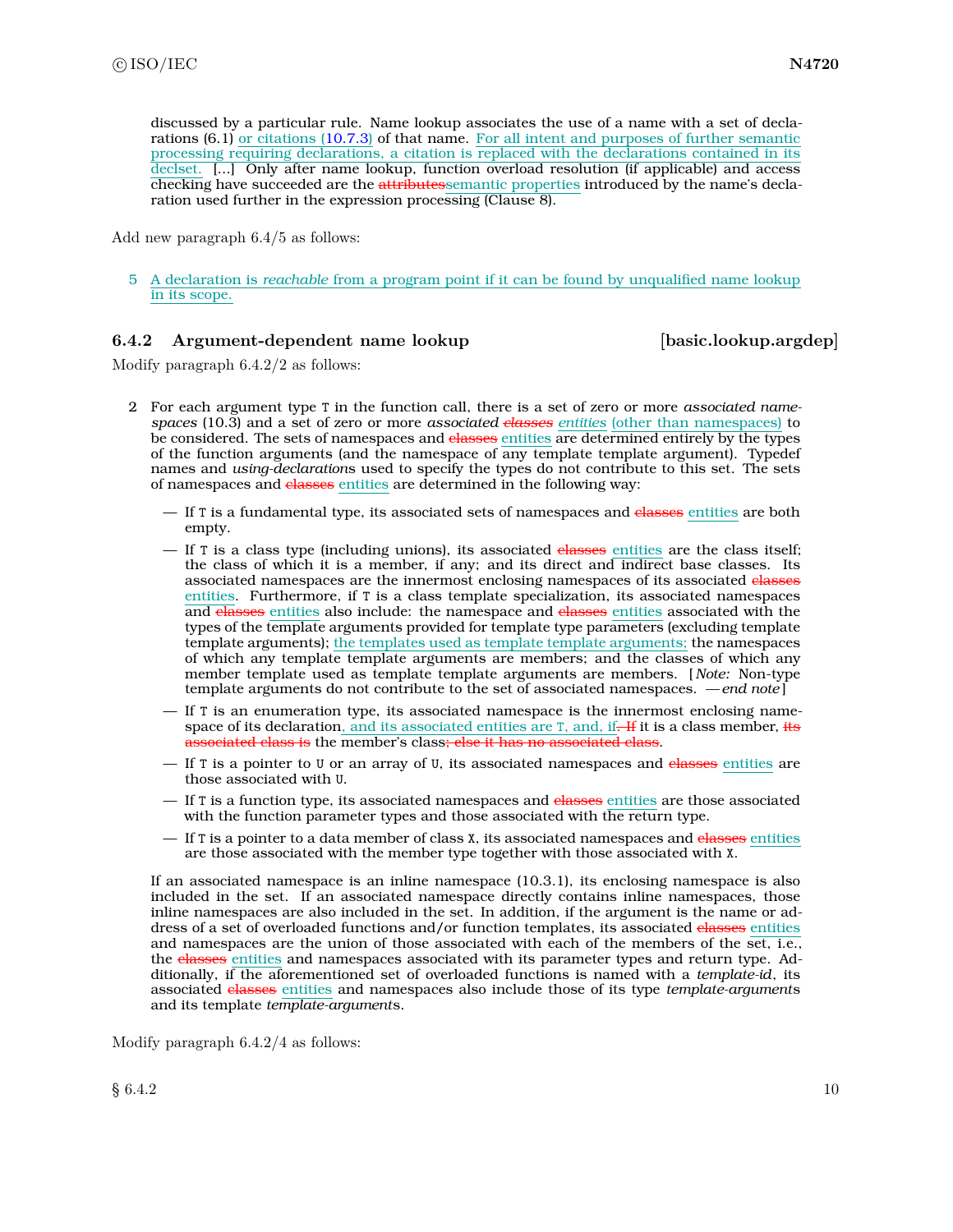- 4 When considering an associated namespace, the lookup is the same as the lookup performed when the associated namespace is used as a qualifier  $(6.4.3.2)$  except that:
	- Any *using-directive*s in the associated namespace are ignored.
	- Any namespace-scope friend declaration functions or friend function templates declared in associated classes in the set of associated entities are visible within their respective namespaces even if they are not visible during an ordinary lookup (14.3).
	- All names except those of (possibly overloaded) functions and function templates are ignored.
	- In resolving dependent names (17.6.4), any function or function template that is owned by a named module M (10.7), that is declared in the module interface unit of M, and that has the same innermost enclosing non-inline namespace as some entity owned by M in the set of associated entities, is visible within its namespace even if it is not exported.

### <span id="page-12-0"></span>**6.5 Program and linkage in the set of the set of the set of the set of the set of the set of the set of the set of the set of the set of the set of the set of the set of the set of the set of the set of the set of the set**

Change the definition of *translation-unit* in paragraph 6.5/1 to:

*translation-unit toplevel-declaration-seqopt*

*toplevel-declaration-seq toplevel-declaration toplevel-declaration-seq toplevel-declaration*

*toplevel-declaration module-declaration declaration*

Insert a new bullet between first and second bullet of paragraph 6.5/2:

— When a name has *module linkage*, the entity it denotes can be referred to by names from other scopes of the same module unit [\(10.7.1\)](#page-15-1) or from scopes of other module units of that same module.

Modify bullet  $(3.2)$  of paragraph  $6.5/3$  as follows:

— a non-inline non-exported variable of non-volatile const-qualified type that is neither explicitly declared extern nor previously declared to have external or module linkage; or

Modify paragraph 6.5/4 as follows:

- 4 An unnamed namespace or a namespace declared directly or indirectly within an unnamed namespace has internal linkage. All other namespaces have external linkage. A name having namespace scope that has not been given internal linkage above has the same linkage as the enclosing namespace if itand that is the name of
	- a variable; or
	- a function; or
	- a named class (Clause 12), or an unnamed class defined in a typedef declaration in which the class has the typedef name for linkage purposes (10.1.3); or
	- a named enumeration (10.2), or an unnamed enumeration defined in a typedef declaration in which the enumeration has the typedef name for linkage purposes (10.1.3); or
	- a template.

has the same linkage as the enclosing namespace if

— said namespace has internal linkage, or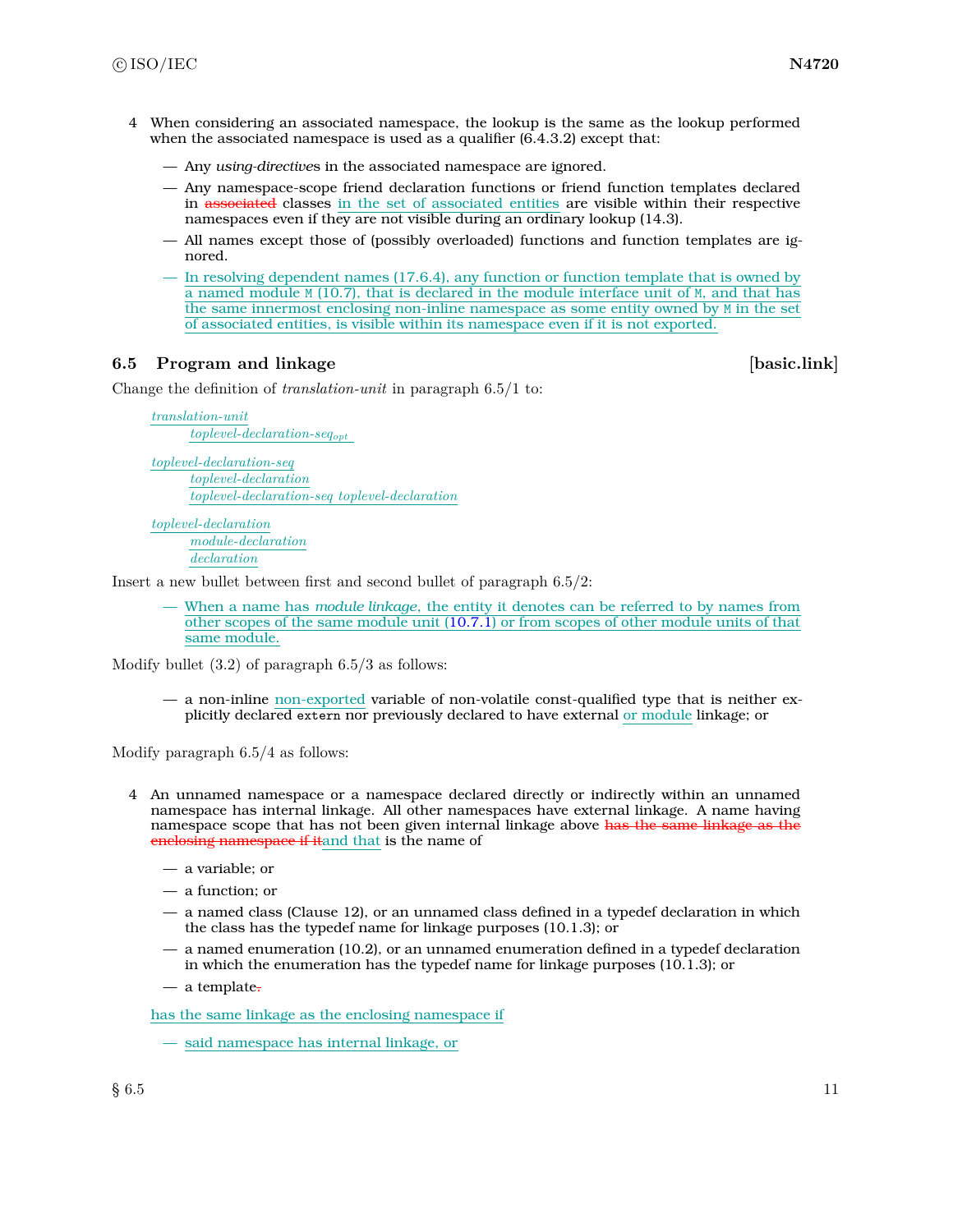— the name is exported [\(10.7.2\)](#page-16-0), or is declared in a *proclaimed-ownership-declaration*, or is not being declared in the purview of a named module [\(10.7.1\)](#page-15-1);

otherwise, the name has module linkage.

Modify 6.5/6 as follows:

6 The name of a function declared in block scope and the name of a variable declared by a block scope extern declaration have linkage. If there is a visible declaration of an entity with linkage having the same name and type, ignoring entities declared outside the innermost enclosing namespace scope, the block scope declaration declares that same entity and receives the linkage of the previous declaration. If that entity was exported by an imported module or if the containing block scope is in the purview of a named module, the program is ill-formed. If there is more than one such matching entity, the program is ill-formed. Otherwise, if no matching entity is found, the block scope entity receives external linkage.

Modify paragrapgh 6.5/9 as follows:

- 9 Two names that are the same (Clause 9) and that are declared in different scopes shall denote the same variable, function, type, template or namespace if
	- both names have external or module linkage and are declared in declarations attached to the same module<sup>[1](#page-13-1)</sup>, or else both names have internal linkage and are declared in the same translation unit; and
	- both names refer to members of the same namespace or to members, not by inheritance, of the same class; and
	- when both names denote functions, the parameter-typelists of the functions (11.3.5) are identical; and
	- when both names denote function templates, the signatures (17.5.6.1) ar the same.

If two declarations declaring entities (other than namespaces) and attached to different modules introduce two names that are the same and that both have external linkage, the program is ill-formed; no diagnostic required. [ *Note: using-declaration*s, typedef declarations, and *alias-declaration*s do not declare entities, but merely introduce synonyms. Similarly, *using-directive*s do not declare entities, either. *— end note* ]

#### <span id="page-13-0"></span>**6.6 Start and termination is a set of the set of the set of the set of the set of the set of the set of the set of the set of the set of the set of the set of the set of the set of the set of the set of the set of the set**

#### **6.6.1 main function [basic.start.main]**

Modify paragraph 6.6.1/1 as follows:

1 A program shall contain a global function called main declared in the purview of the global module.

<span id="page-13-1"></span><sup>1)</sup> This provision supports implementations where exported entities in different modules have different implementation symbols. Conversely, for other implementations, exported entities have the same implementation symbols regardless of in which module they are declared. Such implementations are supported for the time being by disallowing all situations where the same names with external linkage might appear from different modules.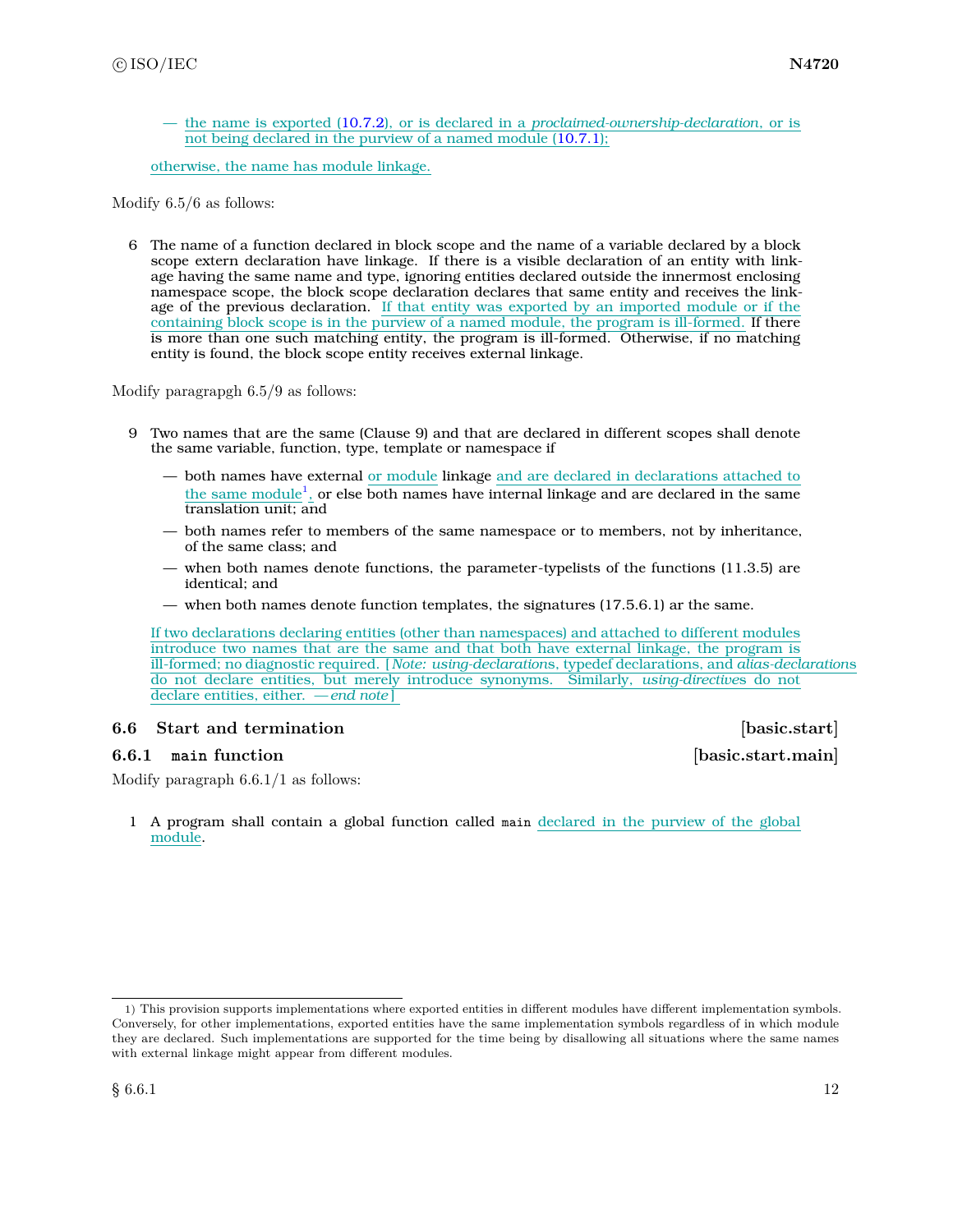## <span id="page-14-0"></span>10 Declarations **[dcl.dcl]**

Add a new alternative to *declaration* in paragraph 10/1 as follows

#### *declaration:*

*block-declaration nodeclspec-function-declaration function-definition template-declaration explicit-instantiation explicit-specialization linkage-specification namespace-definition empty-declaration attribute-declaration export-declaration module-import-declaration proclaimed-ownership-declaration*

### <span id="page-14-1"></span>**10.1 Specifiers** [dcl.spec]

### <span id="page-14-3"></span>**10.1.2 Function specifiers and a set of the set of the set of the set of the set of the set of the set of the set of the set of the set of the set of the set of the set of the set of the set of the set of the set of the**

Add a new paragraph 10.1.2/7 as follows:

7 An exported inline function shall be defined in the same translation unit containing its export declaration. [ *Note:* There is no restriction on the linkage (or absence thereof) of entities that the function body of an exported inline function can reference. A constexpr function (10.1.5) is implicitly inline. *— end note* ]

### **10.1.6** The **inline** specifier **and the specifier in the specifier** *dcl.inline*

Modify paragraph 10.1.6/6 as follows

6 Some definition for Aan inline function or variable shall be defined reachable in every translation unit in which it is odr-used and the function or variable shall have exactly the same definition in every case [\(6.5\)](#page-12-0). [ *Note:* A call to the inline function or a use of the inline variable may be encountered before its definition appears in the translation unit. *— end note* ] If the definition of a function or variable appears in a translation unit before its first declaration as inline, the program is ill-formed. If a function or variable with external or module linkage is declared reachable via an inline declaration in one translation unit, it shall be declaredreachable via an inline declaration in all translation units in which it appearsis reachable; no diagnostic is required. An inline function or variable with external or module linkage shall have the same address in all translation units. [ *Note:* A static local variable in an inline function with external or module linkage always refers to the same object. A type defined within the body of an inline function with external or module linkage is the same type in every translation unit. *— end note* ]

#### <span id="page-14-2"></span>**10.3 Namespaces [basic.namespace]**

Modify paragraph 10.3/1 as follows:

1 A namespace is an optionally-named declarative region. The name of a namespace can be used to access entities declared in that namespace; that is, the members of the namespace. Unlike

 $\S$  10.3 13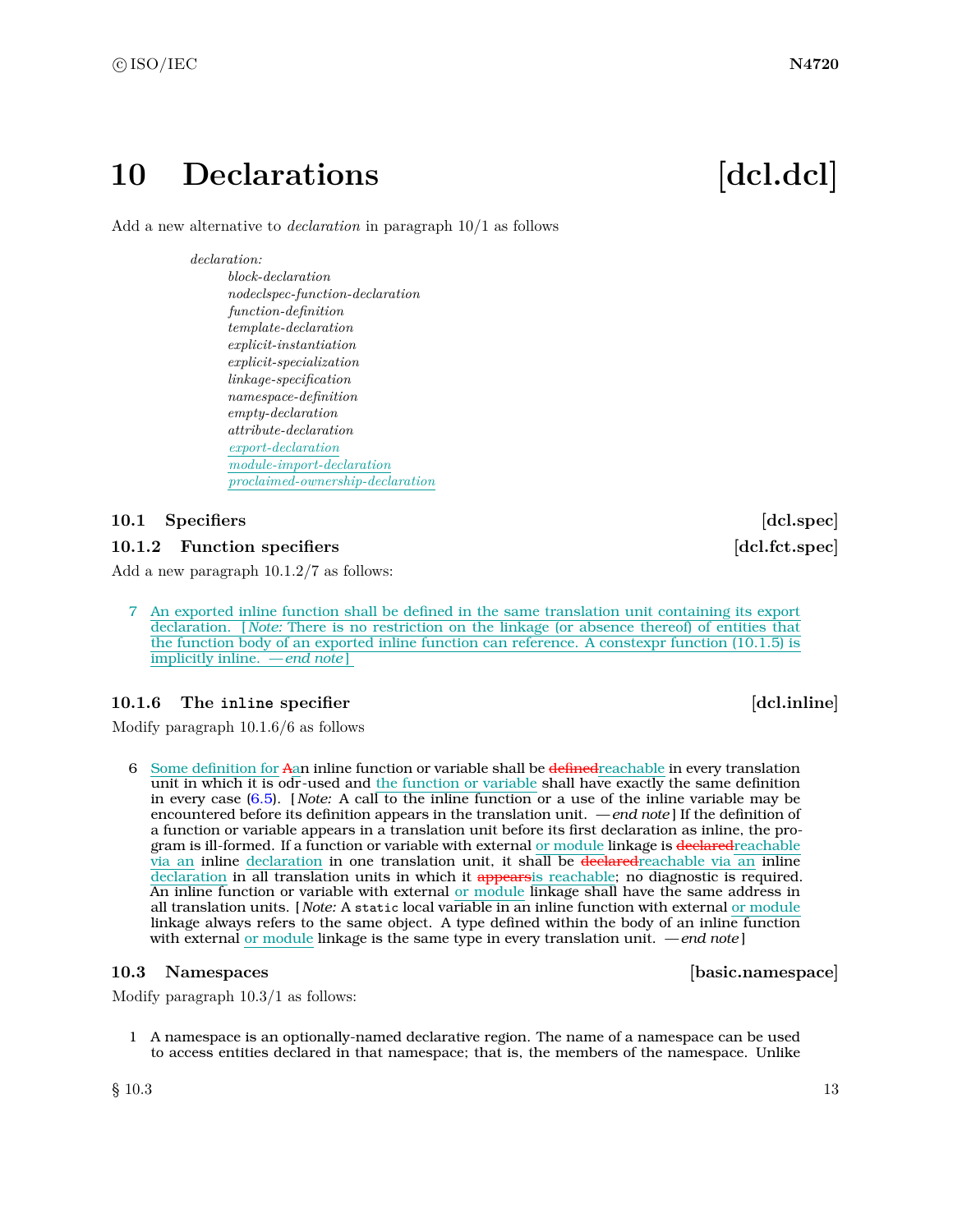```
other declarative regions, the definition of a namespace can be split over several parts of one
or more translation units. A namespace with external linkage is always exported regardless
of whether any of its namespace-definitions is introduced by export. [ Note: There is no way to
define a namespace with module linkage. — end note ] [Example:
      export module M;
      namespace N { // N has external linkage and is exported
      }
```

```
— end example ]
```
### <span id="page-15-2"></span>**10.3.3 The using declaration [namespace.udecl]**

Modify paragraph 10.3.3/1 as follows:

1 Each *using-declarator* in a *using-declaration* introduces a set of declarations and citations into the declarative region in which the *using-declaration* appears. The set of declarations and citations introduced by the *using-declarator* is found by performing qualified name lookup (6.4.3, 13.2) for the name in the *using-declarator*, excluding functions that are hidden as described below. If the *using-declarator* does not name a constructor, the *unqualified-id* is declared in the declarative region in which the *using-declaration* appears as a synonym for each declaration or citation introduced by the *using-declarator*. [...]

Add a new subclause 10.7 titled "**Modules**" as follows:

### <span id="page-15-0"></span>**10.7 Modules [dcl.module]**

#### <span id="page-15-1"></span>**10.7.1 Module units and purviews [dcl.module.unit]**

*module-declaration:*

export*opt* module *module-name attribute-specifier-seqopt*;

*module-name: module-name-qualifier-seqopt identifier*

*module-name-qualifier-seq: module-name-qualifier* . *module-name-qualifier-seq identifier* .

*module-name-qualifier: identifier*

- 1 A *module unit* is a translation unit that contains a *module-declaration*. A *named module* is the collection of module units with the same *module-name*. A translation unit shall not contain more than one *module-declaration*. A *module-name* has external linkage but cannot be found by name lookup.
- 2 A *module interface unit* is a module unit whose *module-declaration* contains the export keyword; any other module unit is a *module implementation unit*. A named module shall contain exactly one module interface unit.
- 3 A *module unit purview* starts at the *module-declaration* and extends to the end of the translation unit. The *purview* of a named module M is the set of module unit purviews of M's module units.
- 4 The *global module* is the collection of all declarations not in the purview of any module. By extension, such declarations are said to be in the purview of the global module. [ *Note:* The global module has no name, no module interface unit, and is not introduced by any *moduledeclaration*. *— end note* ]

 $\S$  10.7.1 14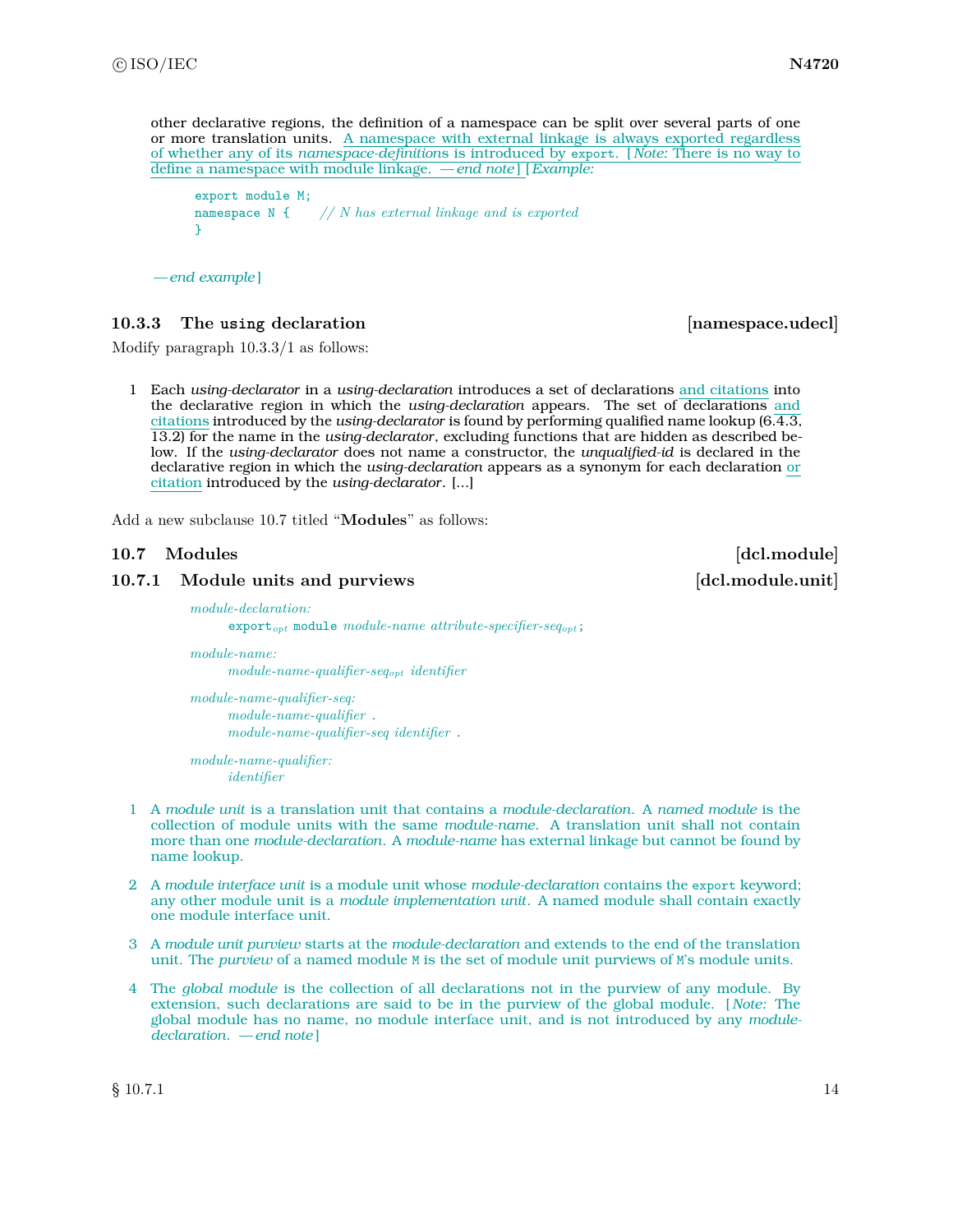- 5 A *module* is either a named module or the global module. A *proclaimed-ownership-declaration* is *attached* to the module it nominates; any other declaration is attached to the module in whose purview it appears.
- 6 For a namespace-scope declaration *D* of an entity (other than a namespace), if *D* is within a *proclaimed-ownership-declaration* for a module *X*, the entity is said to be *owned* by *X*. Otherwise, if *D* is the first declaration of that entity, then that entity is said to be *owned* by the module in whose purview *D* appears.
- 7 If a declaration attached to some module matches (according to the redeclaration rules) a reachable declaration from a different module, the program is ill-formed. [*Example:*

```
// module interface of M<br>int f(); // \#1int f();
int g(); // #2, owned by the global module
export module M;
export using ::f; // OK: does not declare an entity
int g(); <br> // error: matches #2, but appears in the purview of M<br>export int h(); <br> // #3
export int h();
export int k(); // #4
// other translation unit
```

```
import M;
static int h(); // error: matches #3
int k(); // error: matches #4
```
8 The subgraph of the abstract semantics graph *G* of a module *M* generated by the nodes of *G*, excluding those introducing names with internal linkage, is available to name lookup in the purview of every module implementation unit of *M*. The declsets made available by the *moduleimport-declaration*s in the purview of the module interface unit of *M* are also available to name lookup in the purview of all module implementation units of *M*.

#### <span id="page-16-0"></span>**10.7.2** Export declaration **and interface [dcl.module.interface]**

*export-declaration:* export *declaration* export { *declaration-seqopt* }

- 1 An *export-declaration* shall only appear at namespace scope and only in the purview of a module interface unit. An *export-declaration* shall not appear directly or indirectly within an unnamed namespace. An *exported-declaration* has the declarative effects of its *declaration* or its *declaration-seq* (if any). An *export-declaration* does not establish a scope and shall not contain more than one export keyword. The *interface* of a module M is the set of all *export-declaration*s in its purview.
- 2 In an *export-declaration* of the form

export *declaration*

the *declaration* shall be a *module-import-declaration*, or it shall declare at least one name, and if that declaration declares an entity, the *decl-specifier-seq* (if any) of the *declaration* shall not contain static. The *declaration* shall not be an *unnamed-namespace-definition* or a *proclaimedownership-declaration*. [*Example:*

```
export int x; // error: not in the purview of a module interface unit
export module M;
namespace {
```
 $\S 10.7.2$  15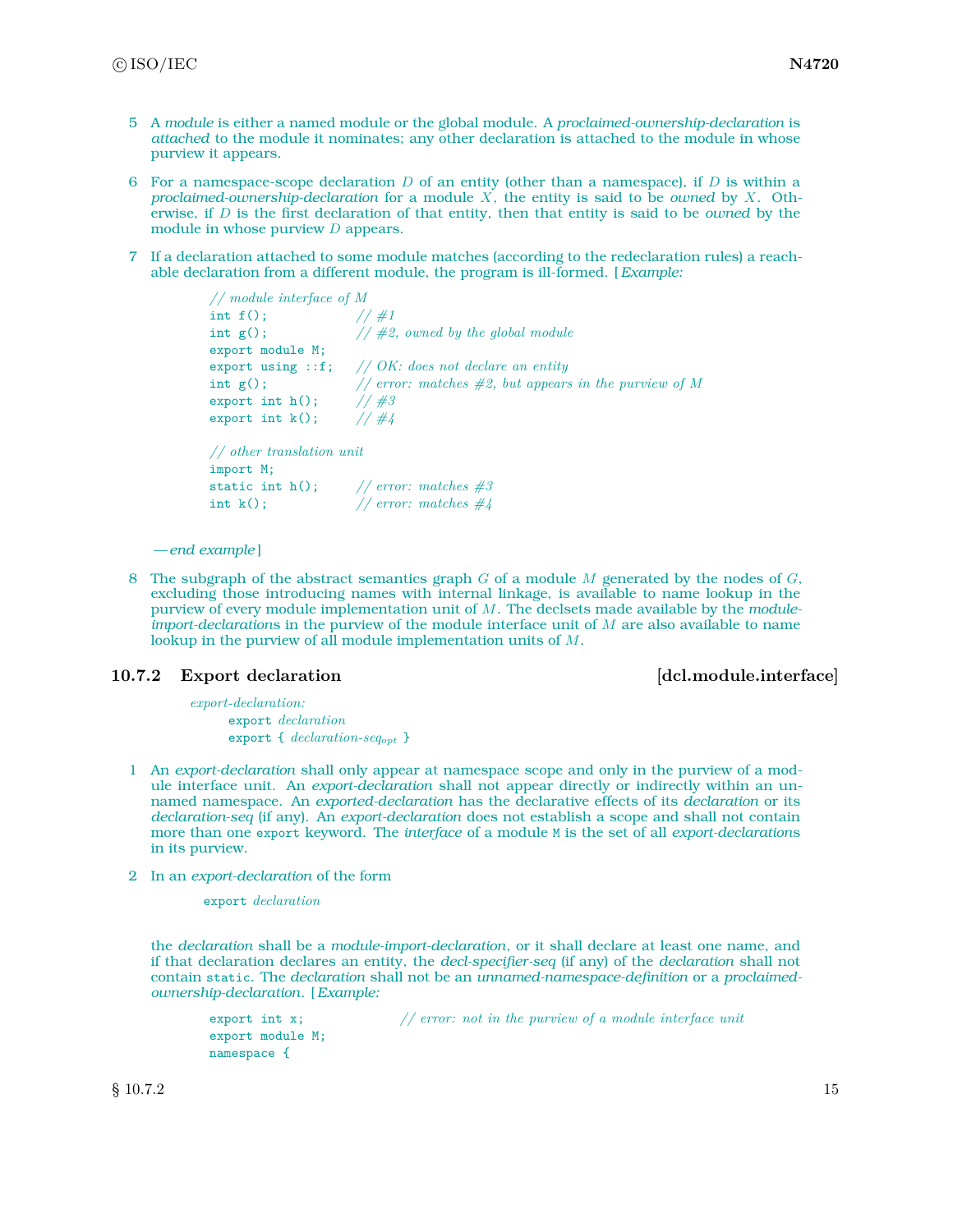```
export int a; // error: export within unnamed namespace
}
export static int b; // error: b explicitly declared static.
export int f(); <br> \frac{7}{8} // OK <br> export namespace N { } // OK
export namespace N { }
export using namespace N; // error: does not declare a name
```
If the *declaration* is a *using-declaration* [\(10.3.3\)](#page-15-2), any entity to which the *using-declarator* ultimately refers shall have been introduced with a name having external linkage. [*Example:*

```
int f() // f has external linkage
export module M;
export using ::f; // OK
struct S;
export using ::S; // error: S has module linkage
namespace N {
int h();
 static int h(int); // #1
}
export using N::h; // error: #1 has internal linkage
```
*— end example* ]

[ *Note:* Names introduced by typedef declarations are not so constrained. [*Example:*

```
export module M;
struct S;
export using T = S; // OK: exports name T denoting type S
```
*— end example* ] *— end note* ]

3

An *export-declaration* of the form

export { *declaration-seqopt* }

is equivalent to a sequence of declarations formed by prefixing each *declaration* of the *declarationseq* (if any) with export.

4 A namespace-scope or a class-scope declaration lexically contained in an *export-declaration*, as well as the entities and the names it introduces are said to be *exported*. The exported declarations in the interface of a module are reachable from any translation unit importing that module. [ *Note:* Exported names have either external linkage or no linkage; see [6.5](#page-12-0) *— end note* ] [*Example:*

```
// Interface unit of M
export module M;
export struct X {
  void f();
  struct Y { };
};
namespace {
 struct S { };
\mathbf{r}
```
 $\S 10.7.2$  16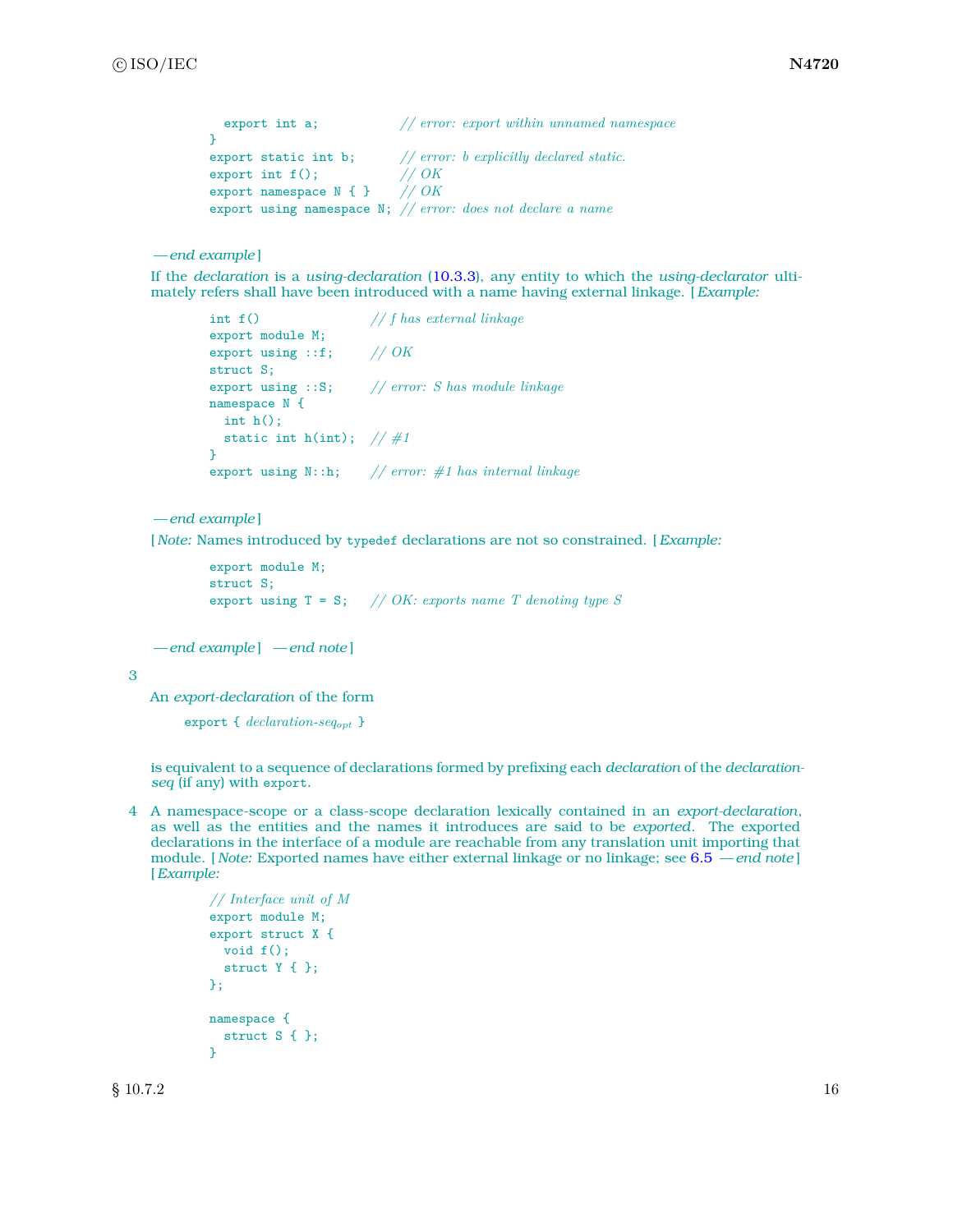```
export void f(S); // OK
struct T { }:
export T id(T); // OK
export struct A; // A exported as incomplete
export auto rootFinder(double a) {
 return [=](double x) { return (x + a/x)/2; };
}
export const int n = 5; // OK: n has external linkage
// Implementation unit of M
module M;
struct A {
 int value;
};
// main program
import M;
int main() {
 X\{\}.f(); // OK: X and X::f are exported
 X::Y y; // OK: X::Y is exported as a complete type
 auto f = rootFinder(2); // OK
 return A{45}.value; // error: A is incomplete
}
```
5 [ *Note:* Redeclaring a name in an *export-declaration* cannot change the linkage of the name (10.1.1). [*Example:*

```
// Interface unit of M
export module M;
static int f();
export int f();<br>export int f();<br>// error: #1 gives internal linkage
struct S; // #2
export struct S; // error: #2 gives module linkage
namespace {
 namespace N {
   extern int x; // #3
 }
}
export int N::x; // error: #3 gives internal linkage
```

```
— end example ] — end note ]
```
6 Declarations in an exported *namespace-definition* or in an exported *linkage-specification* (10.5) are implicitly exported and subject to the rules of exported declarations. [*Example:*

```
export module M;
export namespace N {
  int x; // OK
  static_assert(1 == 1); // error: does not declare a name
}
```
 $\S 10.7.2$  17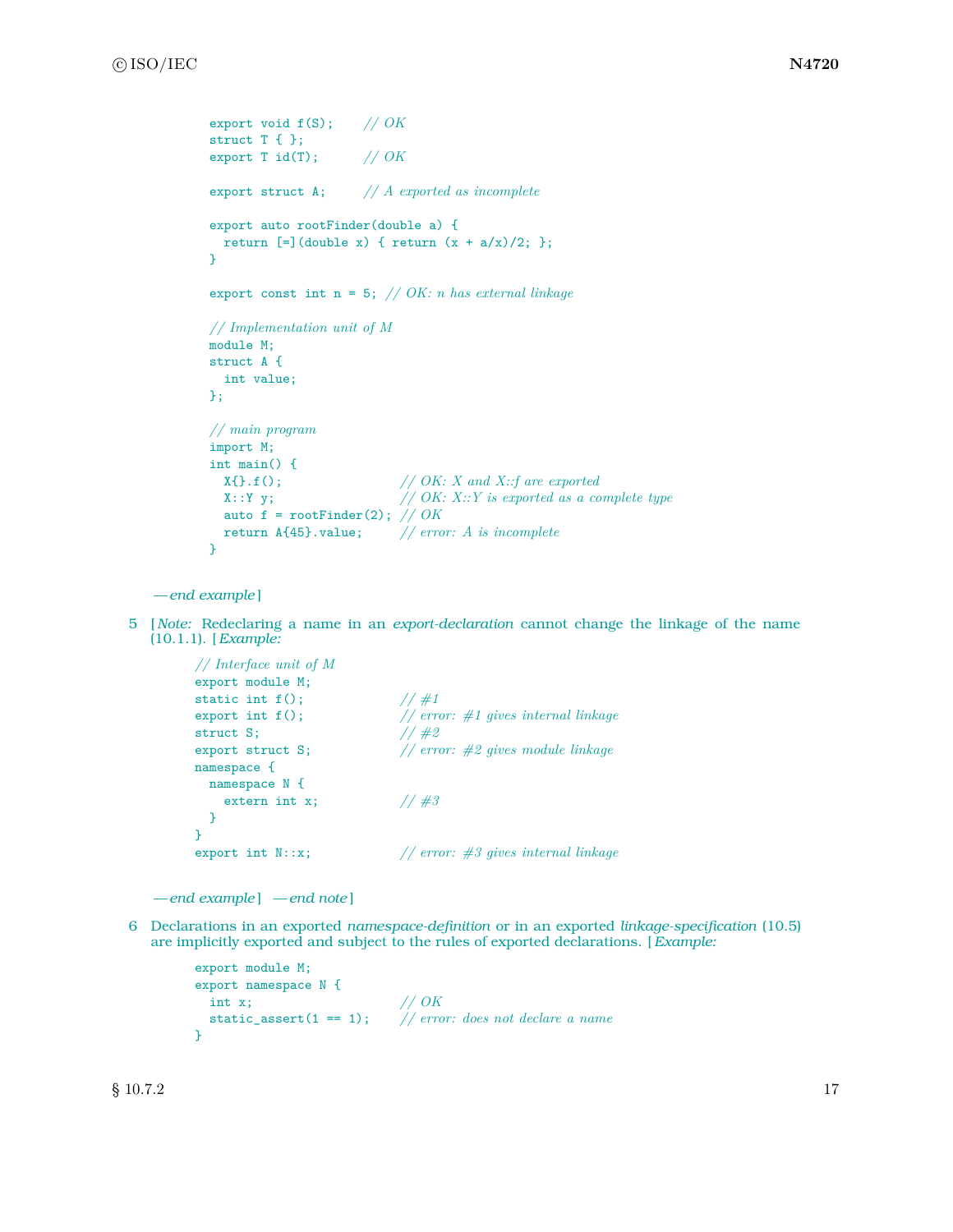#### <span id="page-19-0"></span>**10.7.3** Import declaration **and increase in the contract of the contract of the contract of declaration [dcl.module.import**]

*module-import-declaration:* import *module-name attribute-specifier-seqopt* ;

1 A *module-import-declaration* shall appear only at global scope, and not in a *linkage-specification* or *proclaimed-ownership-declaration*. A *module-import-declaration* nominating a module *M* makes every citation and every exported declaration from the abstract semantics graph of *M* available, as a citation, to name lookup in the current translation unit, in the same namespaces and contexts as in *M*. A *citation* for a declaration attached to a module *M* is a pair of *M* and the corresponding declset from the abstract semantics graph of *M*. [ *Note:* The declarations in the declsets and the entities denoted by the declsets are not redeclared in the translation unit containing the *module-import-declaration*. *— end note* ] [*Example:*

```
// Interface unit of M
export module M;
export namespace N {
   struct A { };
}
namespace N {
   struct B { };
   export struct C {
      friend void f(C) { } // exported, visible only through argument-dependent lookup
   };
}
// Translation unit 2
import M;
N::A a { };<br>N::B b { };
                           // OK.<br>// error: 'B' not found in N.
void h(N::C c) {
   f(c); // OK: 'N::f' found via argument-dependent lookup
   N::f(c); // error: 'f' not found via qualified lookup in N.
}
```
*— end example* ]

2 A module M1 *has a dependency* on a module M2 if any module unit of M1 contains a *module-importdeclaration* nominating M2. A module shall not have a dependency on itself. [*Example:*

```
module M;
import M; // error: cannot import M in its own unit.
```
*— end example* ]

3 A module M1 *has an interface dependency* on a module M2 if the module interface of M1 contains a *module-import-declaration* nominating M2, or if there exists a module M3 such that M1 has an interface dependency on M3 and M3 has an interface dependency on M2. A module shall not have an interface dependency on itself. [*Example:*

> *// Interface unit of M1* export module M1; import M2;

> *// Interface unit of M2*

 $\S 10.7.3$  18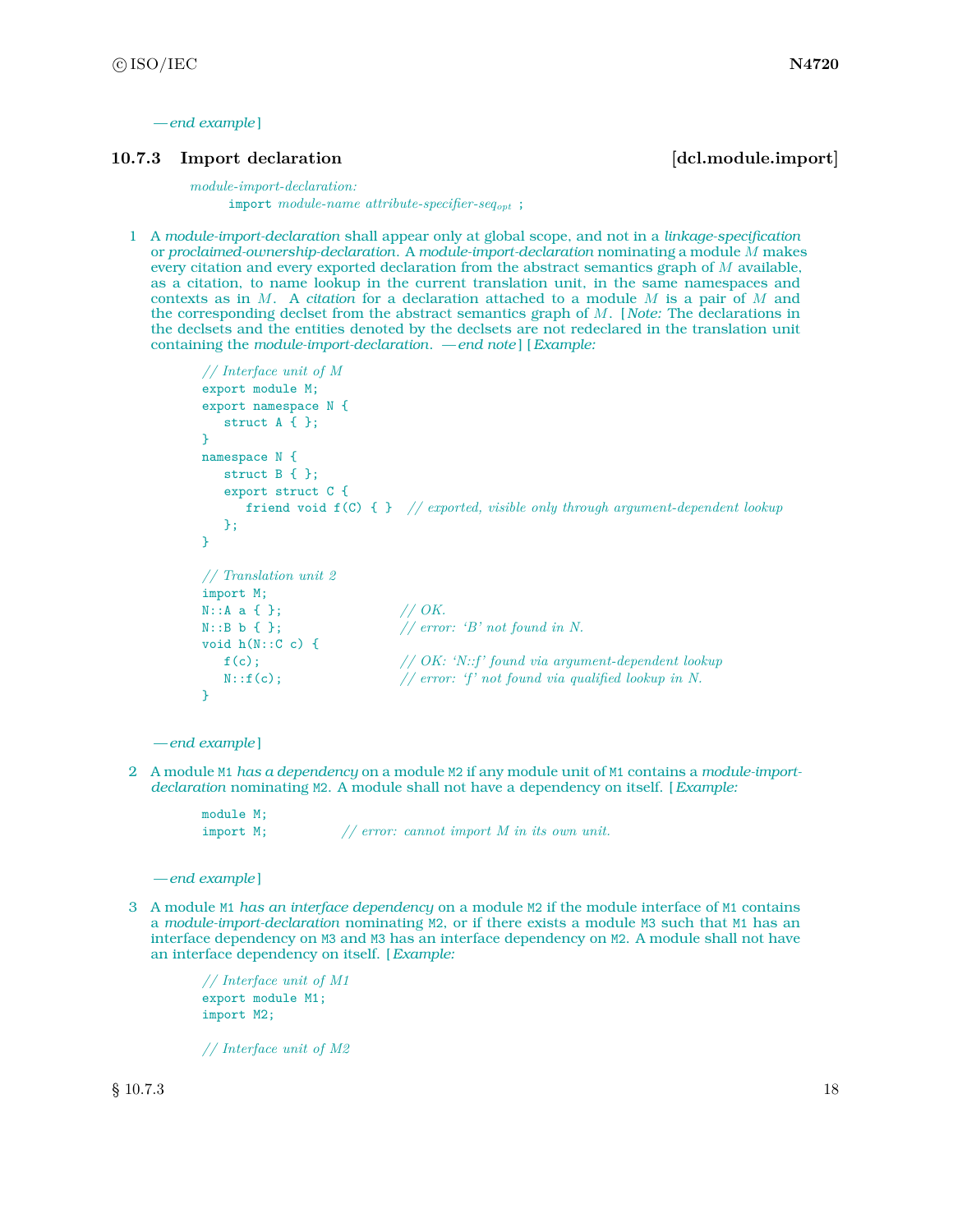```
export module M2;
import M3;
// Interface unit of M3
export module M3;
import M1; // error: cyclic interface dependency M3 -> M1 -> M2 -> M3
```
4 A translation unit has an interface dependency on a module M if it is a module implementation unit of M, or if it contains a *module-import-declaration* nominating M, or if it has an interface dependency on a module that has an interface dependency on M.

#### **10.7.4** Module exportation **and in the set of the set of the set of the set of the set of the set of the set of the set of the set of the set of the set of the set of the set of the set of the set of the set of the set of**

1 An exported *module-import-declaration* nominating a module M2 in the purview of a module interface unit of a module M makes all exported names of M2 visible to any translation unit importing M, as if that translation unit also contains a *module-import-declaration* nominating M2. [ *Note:* A module interface unit (for a module M) containing a non-exported *module-import-declaration* does not make the imported names transitively visible to translation units importing the module M.  *end note* ] In addition to its usual semantics, a *module-import-declaration* nominating a module *M* with a module interface unit containing one or more exported *module-import-declaration*s also behaves as if it nominates each module nominated by an exported *module-import-declaration* in *M*; this may in turn lead it to be considered to nominate yet additional modules.

#### **10.7.5 Proclaimed ownership declaration [dcl.module.proclaim]**

*proclaimed-ownership-declaration:* extern module *module-name* : *declaration*

- 1 A *proclaimed-ownership-declaration* shall only appear at namespace scope. It shall not appear directly or indirectly within an unnamed namespace. A *proclaimed-ownership-declaration* has the declarative effects of its *declaration*. The *declaration* shall declare at least one name, and the *decl-specifier-seq* (if any) of the *declaration* shall not contain static. The *declaration* shall not be a *namespace-definition*, an *export-declaration*, or a *proclaimed-ownership-declaration*. The *declaration* shall not be a defining declaration [\(6.1\)](#page-9-1). A *proclaimed-ownership-declaration* nominating a module *M* shall not appear in the purview of *M*.
- 2 A *proclaimed-ownership-declaration* asserts that the entities introduced by the declaration are exported by the nominated module. [ *Note:* A *proclaimed-ownership-declaration* may be used to break circular dependencies between two modules (in possibly too finely designed components.) [*Example:*

```
// TU 1
export module Ty;
extern module Sym: struct Symbol;
export struct Type {
  Symbol* decl;
  // ...
};
// TU 2
export module Sym;
extern module Ty: struct Type;
export struct Symbol {
 const char* name;
  const Type* type;
  // ...
```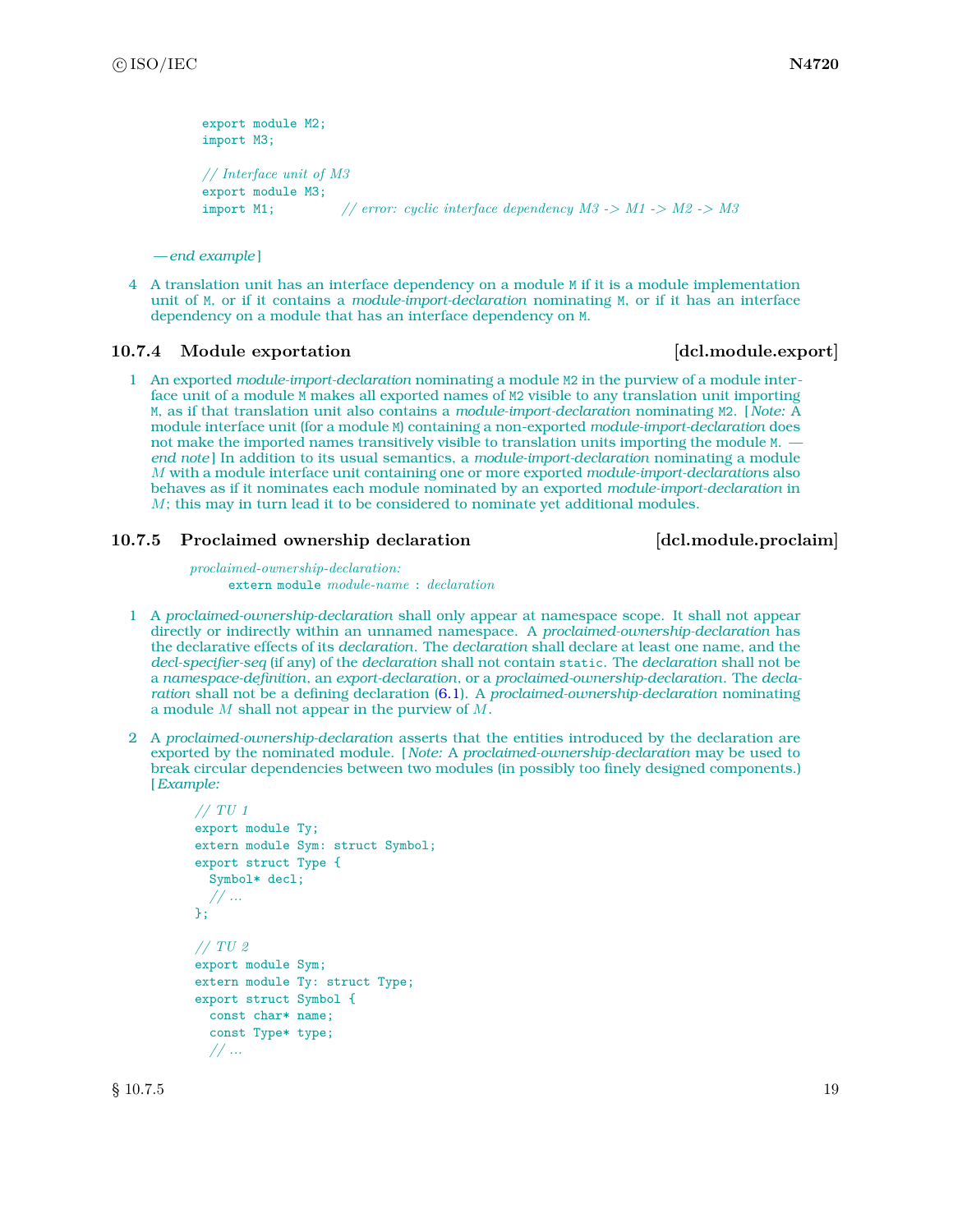};

#### *— end example* ] *— end note* ]

3 The program is ill-formed, no diagnostic required, if the nominated module in the *proclaimedownership-declaration* does not export the entities introduced by the declaration.

#### <span id="page-21-0"></span>**10.7.6 Reachability example. 10.7.6 Reachability example. 10.7.6 Reachability**

- 1 When declarations from the abstract semantics graph of a module *M* are made available to name lookup in another translation unit *TU*, it is necessary to determine the interpretation of the names they introduce and their semantic properties. Except as noted below, the *reachable semantic properties* of declset *D* (or of the entity, if any, denoted by that declset) of the abstract semantic graph of *M* from *TU* are
	- if *D* contains at least one exported declaration, the semantic properties cumulatively obtained in the context of the exported declaration [\(10.7.2\)](#page-16-0) members of *D* in the module interface unit of *M*. Furthermore, if *D* denotes an inline function, the property that the inline function has a definition [\(10.1.2\)](#page-14-3) is a reachable semantic property, even if that definition is not exported. Otherwise,
	- the semantic properties cumulatively obtained in the context of all declaration members of *D* in the module interface unit of *M*.

[ *Note:* These reachable semantic properties include type completeness, type definitions, initializers, default arguments of functions or template declarations, attributes, visibility to normal lookup, entities that are direct targets of edges emanating from *D* in the abstract semantics graph of *M*, etc. Since default arguments are evaluated in the context of the call expression, reachable semantic properties of the corresponding parameter types apply in that context. [*Example:*

```
// TU 1
struct F { int f { 42 }; };
export module M;
export using T = F;
export struct A { int i; };
export int f(int, A = { 3 });export struct B; // exported as incomplete type
struct B { // definition not exported
  operator int();
};
export int g(B = B\});
export int h(int = B{}); // #1export struct S {
  static constexpr int v(int);
};
export S j(); // S attendant entity of j()
constexpr int S::v(int x) { return 2 * x; }
// TU 2
import M;
int main() {
  T t { }; // OK: reachable semantic properties of T include completeness.
  T t { \rightarrow }; <br>auto x = f(42); // OK: default argument A\hat{\{3\}} evaluated here.
```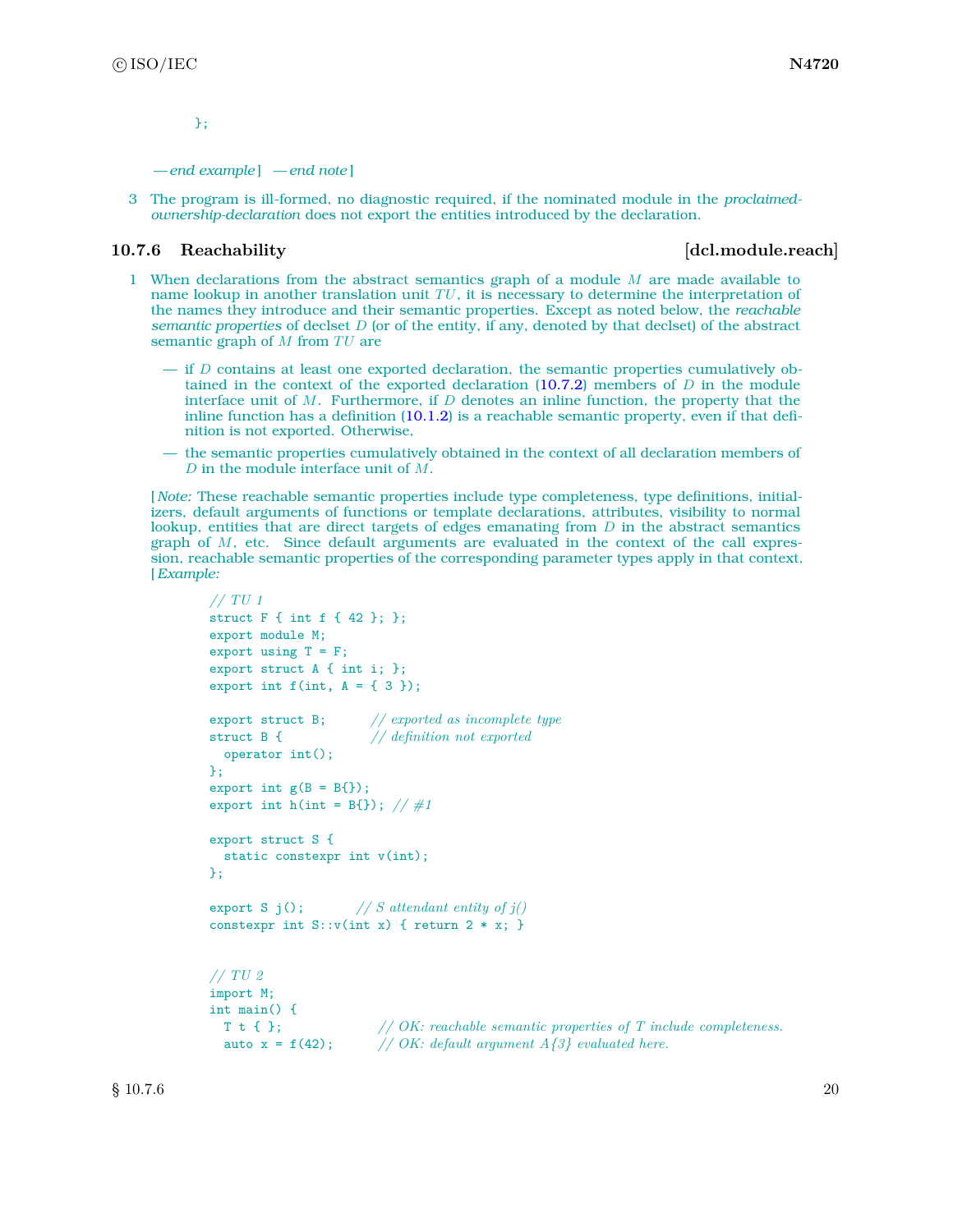```
auto y = h(); // OK: completeness of B only checked at #1.
 auto z = g(); // error: parameter type incomplete here.
 constexpr auto a = decltype(j())::v(3); // OK: S::v defined
                     // in the abstract semantics graph of M (10.1.2)
}
```
*— end example* ] *— end note* ]

2 Within a module interface unit, it is necessary to determine that the declarations being exported collectively present a coherent view of the semantic properties of the entities they reference. This determination is based on the semantic properties of attendant entities. [ *Note:* The reachable semantics properties of an entity, the declarations of which are made available via a *moduleimport-declaration*, are determined by its owning module and are unaffected by the importing module. [*Example:*

```
// module interface of M1
export module M1;
export struct S { };
// module interface of M2
import M1;
export module M2;
export S f(); // #1<br>export S* g(); // #2export S* g();
// elsewhere
import M2;
auto x = f(); // OK: completeness of S obtained at #1
auto y = *g(); // OK: completeness of S obtained at #2
```
*— end example* ] *— end note* ]

For each declaration *D* exported from the module interface unit of a module *M*, there is a set of zero or more *attendant entities* defined as follows:

- If *D* is a type alias declaration, then the attendant entities of *D* are those determined by the aliased type at the point of the declaration *D*.
- If *D* is a *using-declaration*, the set of attendant entities is the union of the sets of attendant entities of the declarations introduced by *D* at the point of the declaration.
- If *D* is a template declaration, the set of attendant entities is the union of the set of attendant entities of the declaration being parameterized, the set of attendant entities determined by the default type template arguments (if any), and the set consisting of the entities (if any) designated by the default template template argument, the default non-type template arguments (if any).
- if *D* has a type *T*, the set of attendant entities is the set of attendant entities determined by *T* at the point of declaration.
- Otherwise, the set of attendant entities is empty.

The *set of attendant entities determined by* a type *T* is defined as follows (exactly one of these cases matches):

- $-$  If  $T$  is a fundamental type, then the set of attendant entities is empty.
- If *T* is a member of an unknown specialization, the set of attendant entities is the set of attendant entities determined by that unknown specialization.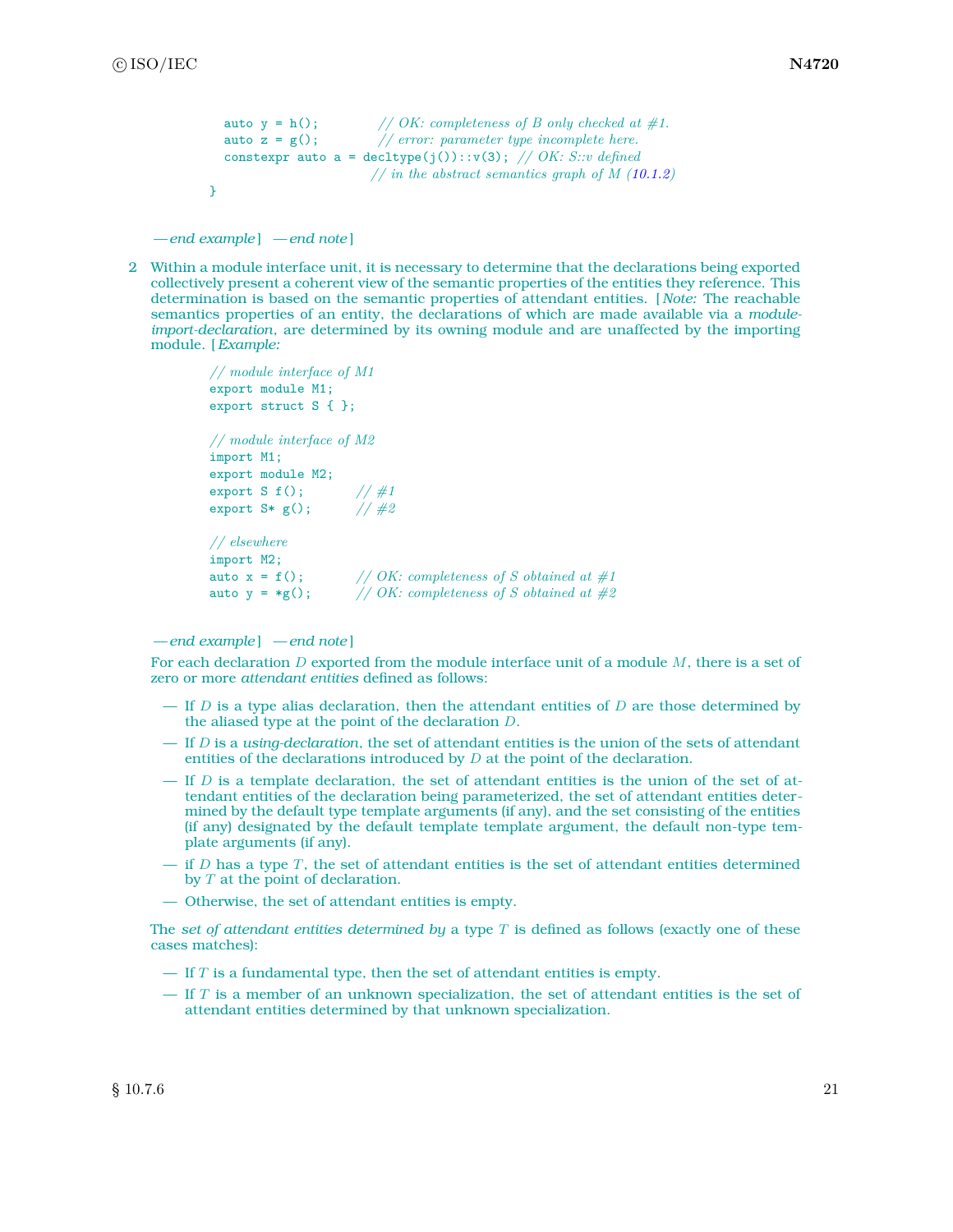- If *T* is a class type owned by *M*, the set of attendant entities includes *T* itself, the union of the sets of the attendant entities determined by its direct base classes owned by *M*, the sets of the attendant entities of its data members, static data member templates, member functions, member function templates, the function parameters of its constructors and constructor templates. Furthermore, if *T* is a class template specialization, the set of attendant entities also includes: the class template if it is owned by *M*, the union of the sets of attendant entities determined by the type template-arguments, the sets of the attendant entities of the templates used as template template-arguments, the sets of the attendant entities determined by the types of the non-type template-arguments.
- If *T* is an enumeration type owned by *M*, the set of attendant entities is the singleton  $\{T\}$ .
- If *T* is a reference to *U*, or a pointer to *U*, or an array of *U*, the set of attendant entities is the set of attendant entities determined by *U*.
- If *T* is a function type, the set of attendant entities is the union of the set of attendant entities determined by the function parameter types and the return type.
- if *T* is a pointer to data member of class *X*, the set of attendant entities is the union of the set of attendant entities of the member type and the set of attendant entities determined by *X*.
- If *T* is a pointer to member function type of a class *X*, the set of attendant entities is the union of the set of attendant entities determined by *X* and the set of attendant entities determined by the function type.
- Otherwise, the set of attendant entities is empty.

If a class template *X* is an attendant entity, then its reachable semantic properties include all the declarations of the primary class template, its partial specializations, and its explicit specializations in the containing module interface unit. If a complete class type *X* is an attendant entity, then its reachable semantic properties include the declarations of its nested types but not the definitions of the types denoted by those members unless those definitions are exported. Furthermore, if  $X$  is an attendant entity of an exported declaration  $D$ , then its reachable semantic properties are restricted to those defined by the exported declarations of *X* (if *X* is introduced by an exported declaration), or by the semantic properties of *X* available at the point of the declaration *D*. [ *Note:* If *X* is a complete class type that is an attendant entity, its nested types (including nested enumerations and associated enumerators) and member class templates are not considered attendant entities unless they are determined attendant entities by one of the rules above. Attendant entities allow type checking of direct member selection of an object even if that object's type isn't exported. Declarations, such as *asm-declaration* or *alias-declaration* or *static\_assert-declaration*, that do not declare entities do not contribute to the set of attendant entities. *— end note* ] [*Example:*

```
export module M;
export struct Foo; // Foo exported as incomplete type
struct Foo { };
export using ::Foo; // OK: exports complete type Foo
struct C { };
struct S {
 struct B { };
 using C = ::C;int i : 8;
 double d { };
};
export S f(); // S attendant entity of f().
// translation unit 2
import M;
int main() {
 int x = sizeof(decltype(f())::B); // error: incomplete B
```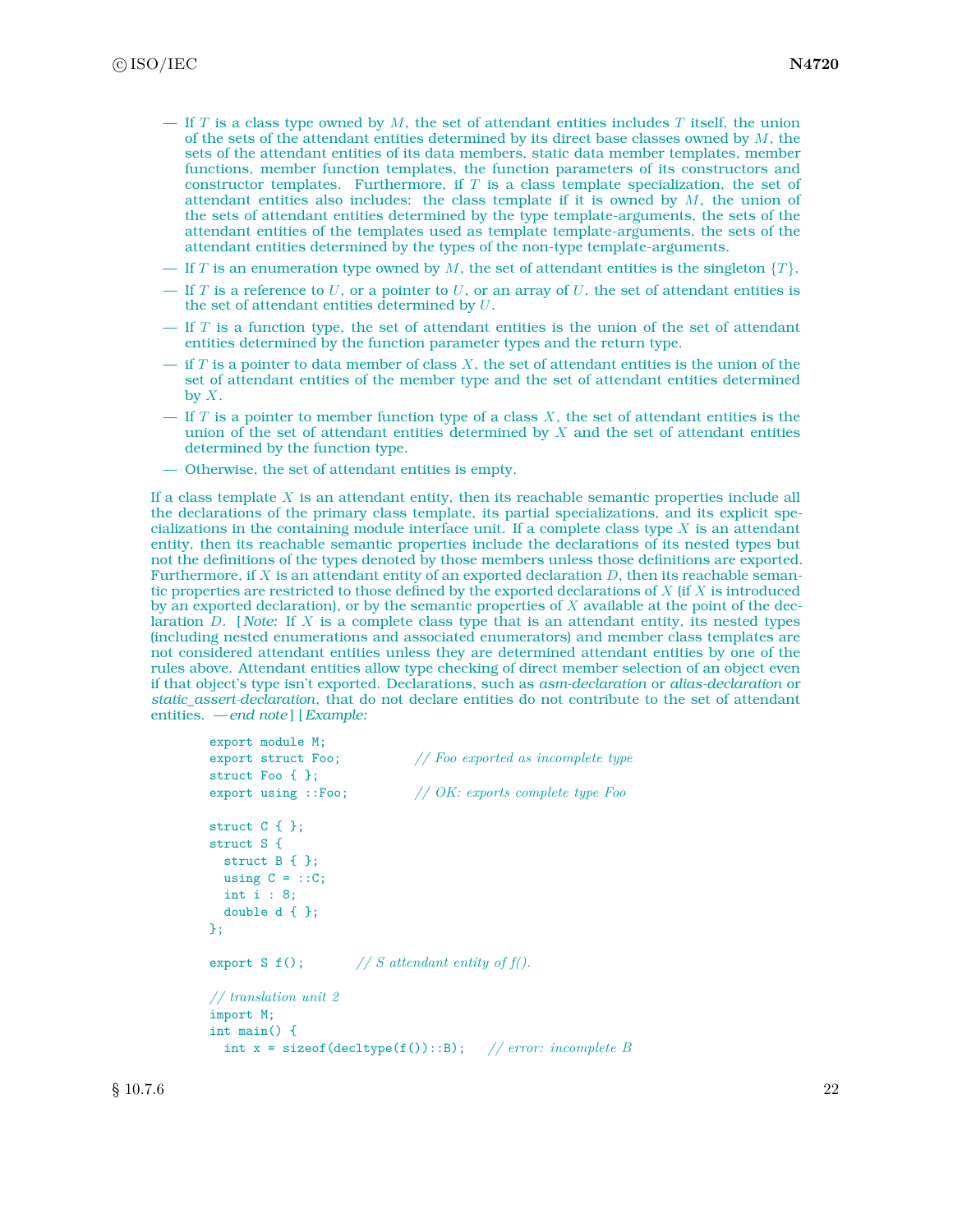```
int y = sizeof(decltype(f())::C); // error: incomplete C
    \text{decltype}(f()) s { };
    s.d = 3.14;<br>
return &s.i != nullptr;
                                                                                          \frac{{\rm{}}{\rm{}}}{\rm{}}/ {\rm{}}{\rm{}}\;{\rm{error:}}\;\;{\rm{c}}\;{\rm{a}}{\rm{m}}{\rm{ot}}\;{\rm{}}{\rm{t}}{\rm{a}}{\rm{d}}{\rm{d}}{\rm{r}}{\rm{e}}{\rm{s}}{\rm{s}}\;{\rm{of}}\;{\rm{b}}{\rm{iffield}}}
```
3 If *X* is an attendant entity of two exported declarations designating two distinct entities, its reachable semantic properties shall be the same at the points where the declarations occur. [*Example:*

```
export module M;
struct S;
export S f(); // #1
struct S { };
export S g(); // error: class type S has different properties from #1
```
*— end example* ]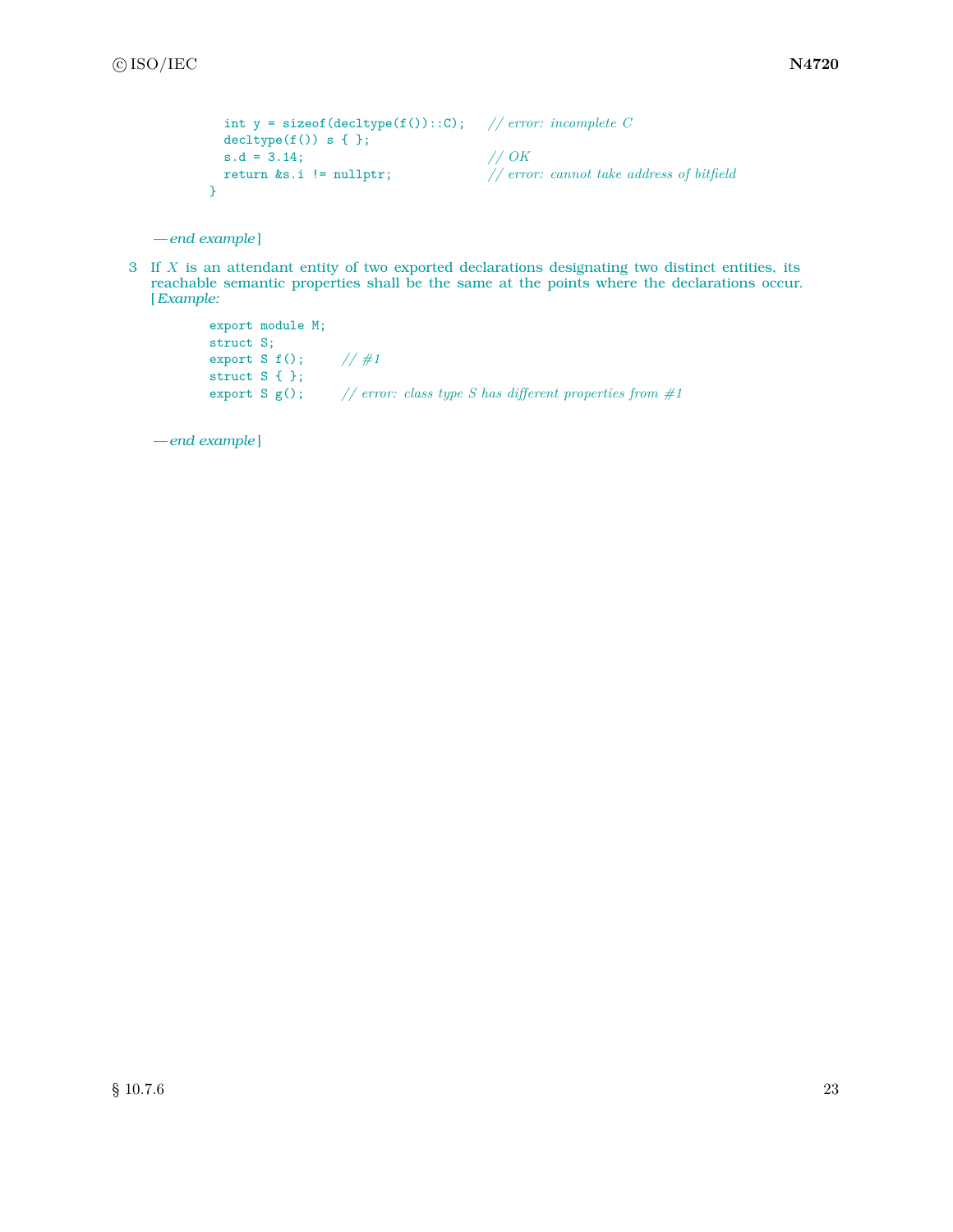# <span id="page-25-0"></span>**12 Classes [class]**

### <span id="page-25-1"></span>**12.2 Class members [class.mem]**

### **12.2.4 Bit-fields [class.bit]**

Modify paragraph 12.2.4/1 as follows:

1 [...] The bit-field attributesemantic property is not part of the type of the class member. [...]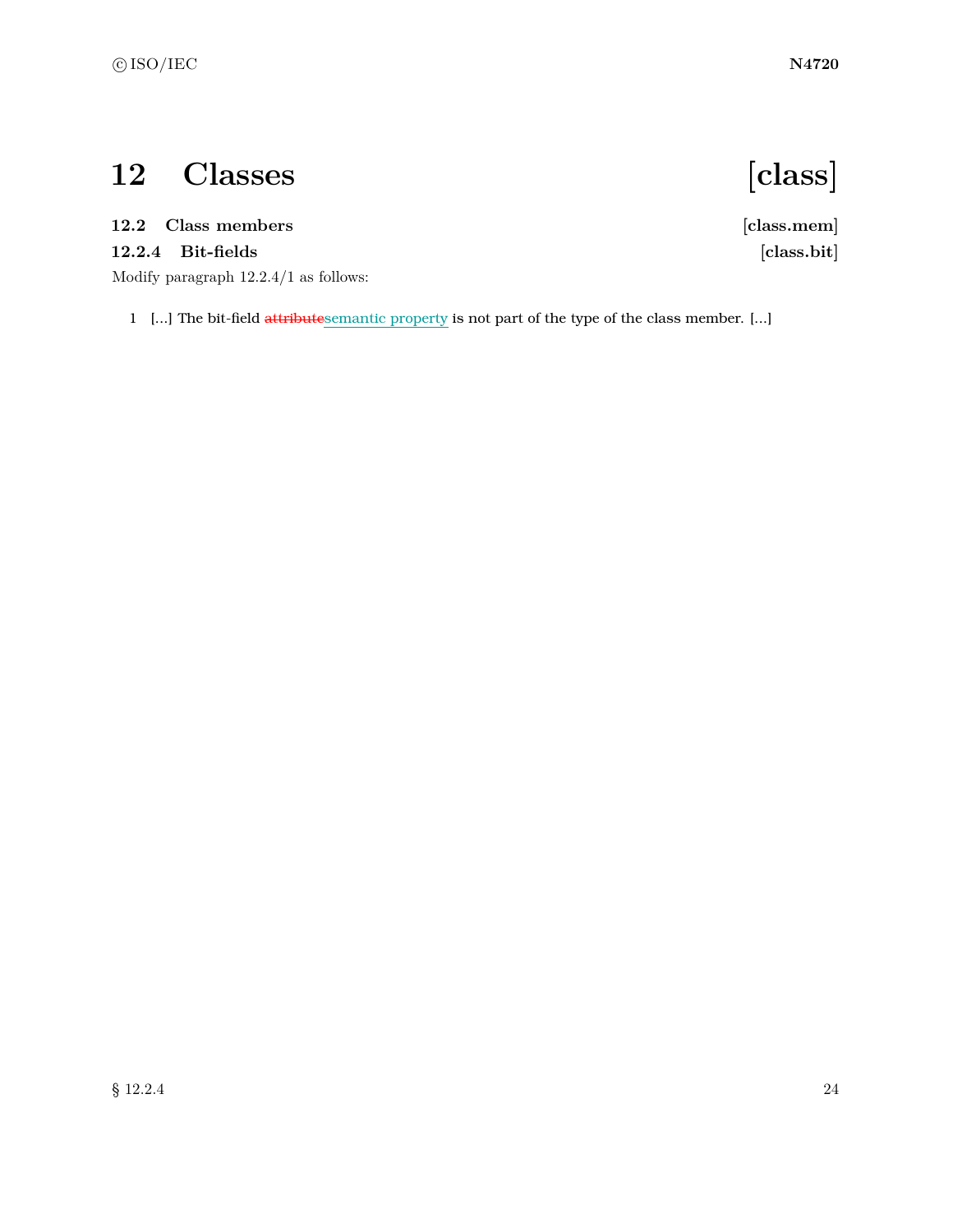## <span id="page-26-0"></span>16 Overloading **[over]**

### <span id="page-26-1"></span>**16.5 Overloaded operators [over.oper]**

### 16.5.8 User-defined literals **[over.literal]**

Modify paragraph 16.5.8/7 as follows:

7 [ *Note:* Literal operators and literal operator templates are usually invoked implicitly through user-defined literals (5.13.8). However, except for the constraints described above, they are ordinary namespace-scope functions and function templates. In particular, they are looked up like ordinary functions and function templates and they follow the same overload resolution rules. Also, they can be declared inline or constexpr, they may have internal, module, or external linkage, they can be called explicitly, their addresses can be taken, etc. *— end note* ]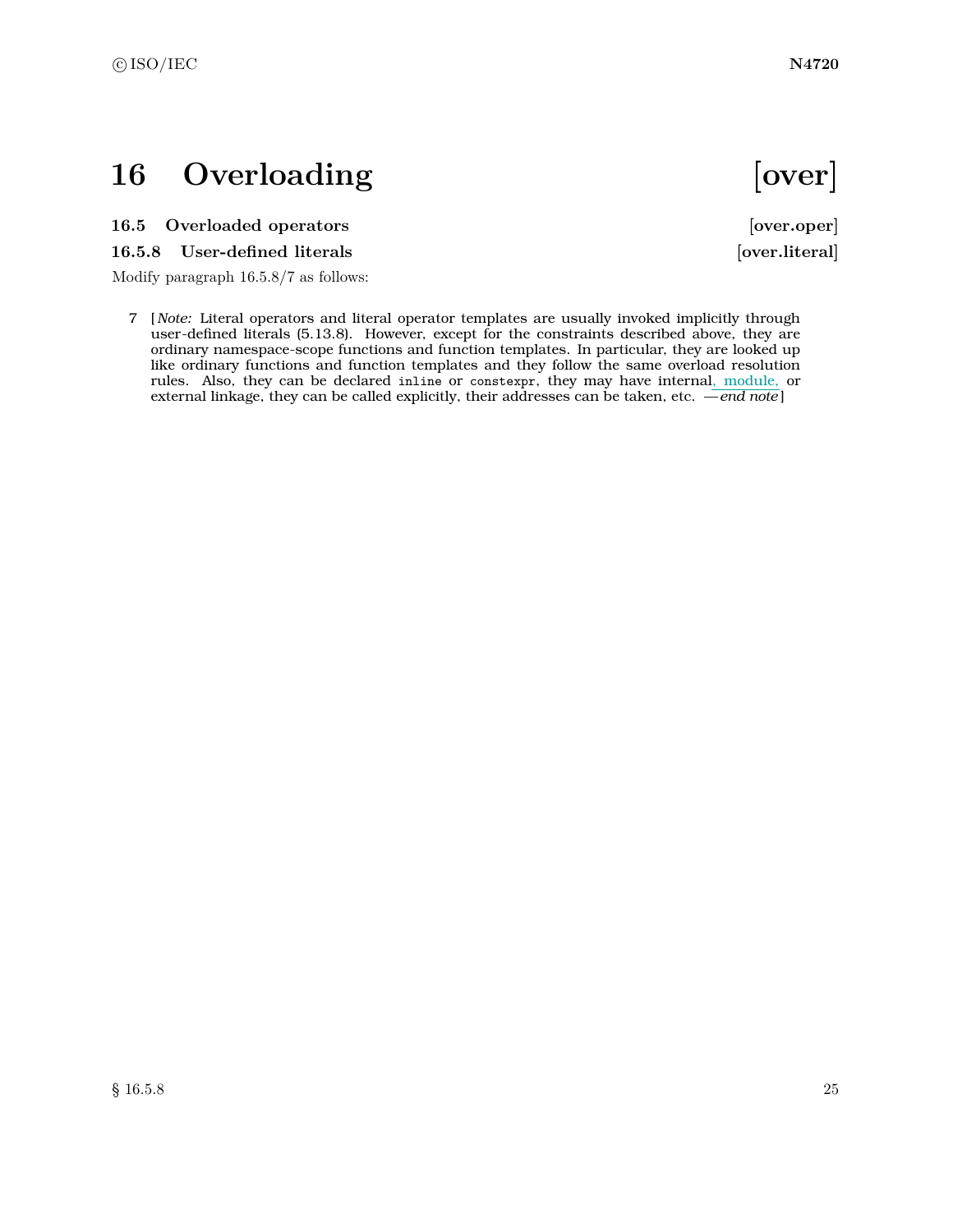## <span id="page-27-0"></span>17 Templates [temp]

Modify paragraph 17/2 as follows:

2 A *template-declaration* can appear only as a namespace scope or class scope declaration. Its *declaration* shall not be an *export-declaration* or a *proclaimed-ownership-declaration*. In a function template declaration, the last component of the *declarator-id* shall not be a *template-id*.

#### <span id="page-27-1"></span>**17.6** Name resolution **in the set of temp.res**

#### **17.6.4** Dependent name resolution **and the set of temp.dep.res**

Add new example to paragraph 17.6.4/1:

[*Example:*

```
// Header file X.h
namespace Q {
  struct X { };
}
// Interface unit of M1
#include "X.h" // global module
namespace Q {
  void g_impl(X, X);
}
export module M1;
export template<typename T>
void g(T t) {
   g_iimpl(t, Q::X{ }); // \#1: ADL in definition context finds Q::g_i impl
}
// Interface unit of M2
#include "X.h"
import M1;
export module M2;
void h(Q::X x) {
   g(x); // OK
}
```
*— end example* ]

Add new paragraphs to 17.6.4:

```
2 [Example:
```

```
// Interface unit of Std
export module Std;
export template<typename Iter>
void indirect_swap(Iter lhs, Iter rhs)
{
   swap(*lhs, *rhs); // swap can be found only via ADL
```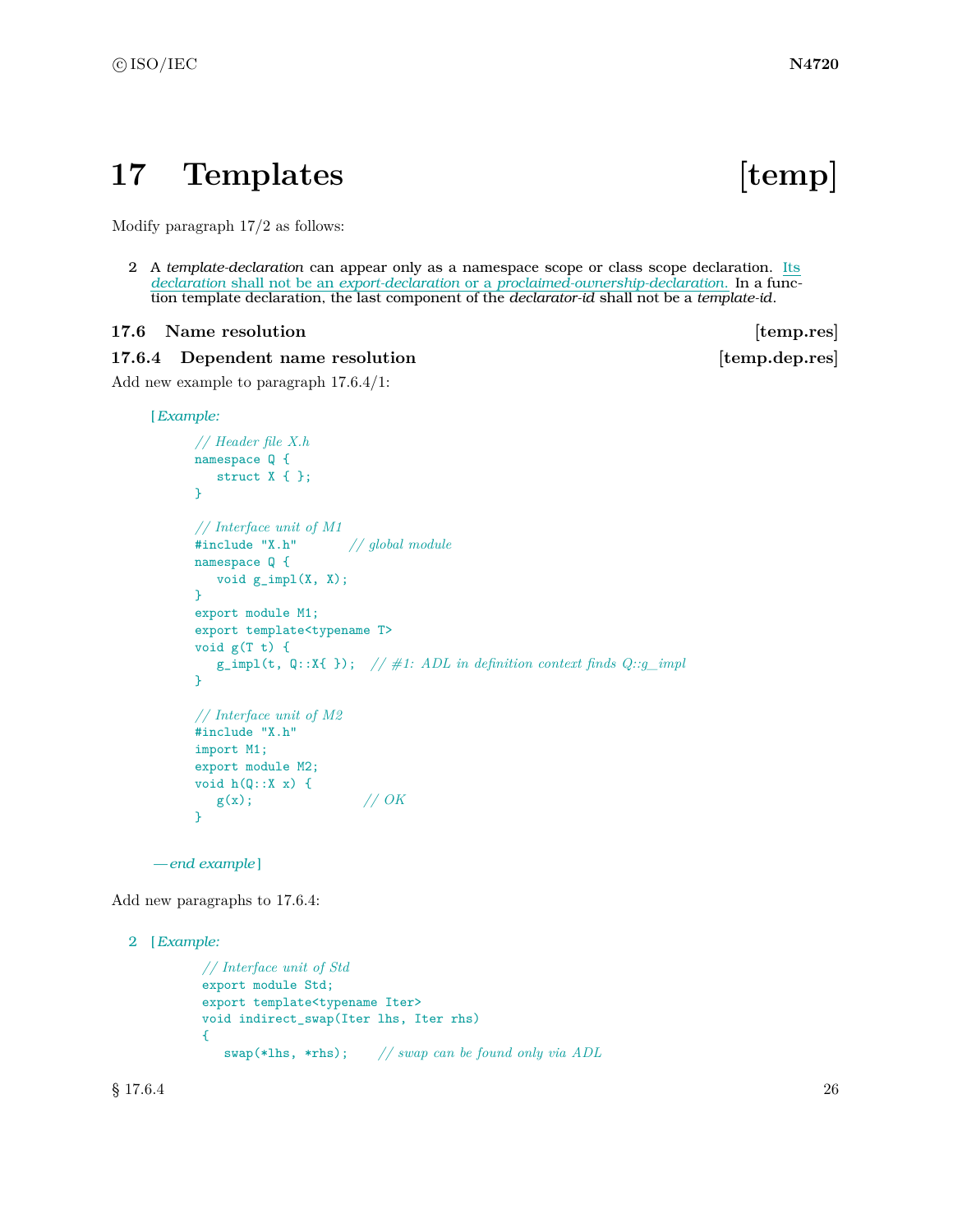```
}
// Interface unit of M
import Std;
export module M;
struct S { /∗ ...∗/ };
void swap(S&, S&); // #1;
void f(S* p, S* q)
{
   indirect_swap(p, q); // instantiation finds #1 via ADL
}
```

```
— end example ]
```

```
3 [Example:
```

```
// Header file X.h
struct X { /∗ ... ∗/ };
X operator+(X, X);
// Module interface unit of F
export module F;
export template<typename T>
void f(T t) {
    t + t;
}
// Module interface unit of M
#include "X.h"
import F;
export module M;
void g(X x) ff(x); // OK: instantiates f from F
                   // point of instantiation: just before g(X)
}
```

```
— end example ]
```
4 [ *Note:* [*Example:*

```
// Module interface unit of A
export module A;
export template<typename T>
void f(T t) {
   t + t; //#1
}
// Module interface unit of B
export module B;
import A;
export template<typename T, typename U>
void g(T t, U u) {
  f(t);
```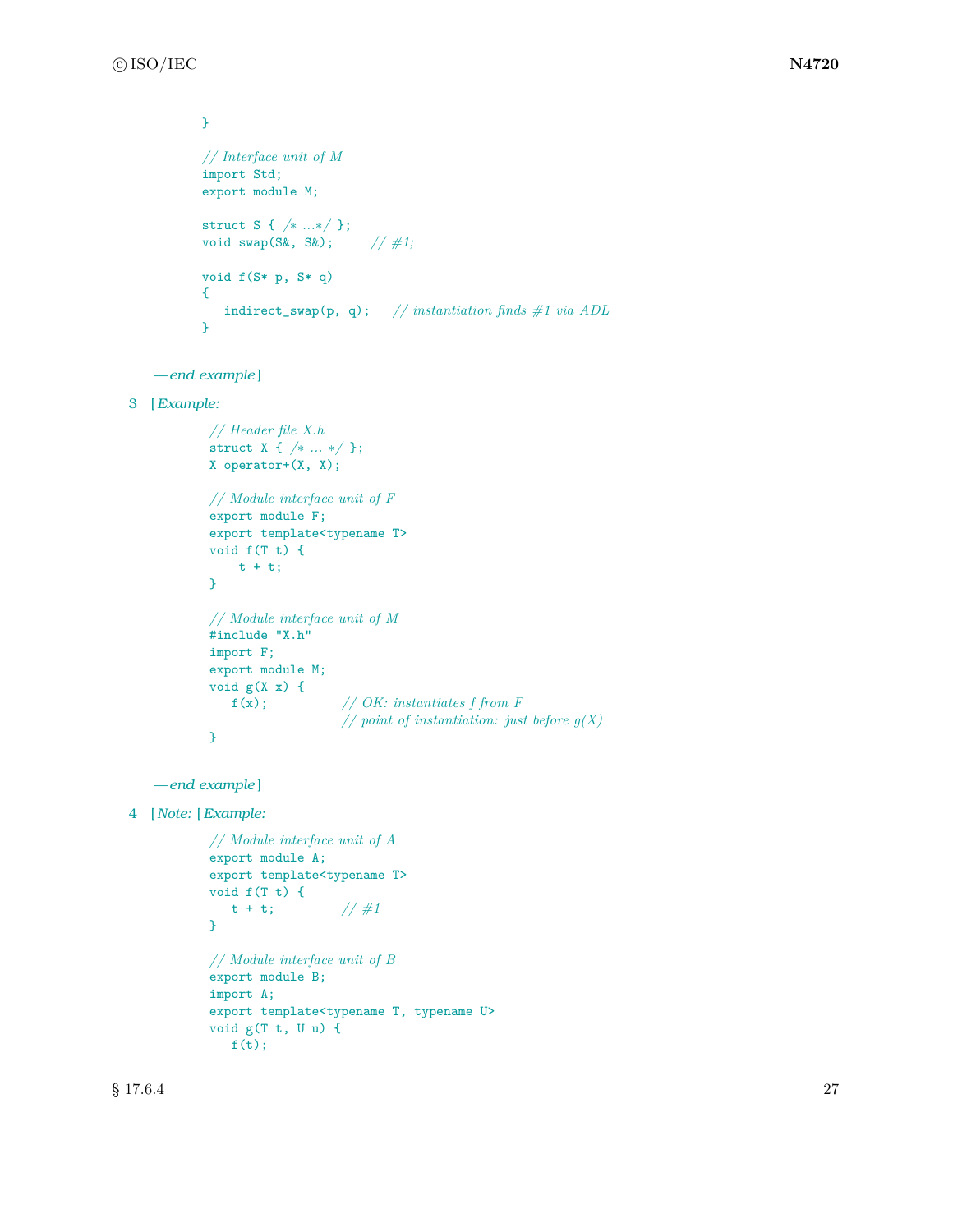```
}
// Module interface unit of C
#include <string> // not in the purview of C
import B;
export module C;
export template<typename T>
void h(T t) {
   g(std::string{ }, t);
}
// Translation unit of main()
import C;
void i() {
  h(0); // ill-formed: '+' not found at #1
                 // point of instantiation of h<int>: just before 'i()'
                 // point of instantiation of g<std::string, int>: same as h<int>'s
                 // point of instantiation of f<std::string>: same as g<std::string, int>'s
}
```

```
— end example ]
```
This example is ill-formed by the current specification. It is an open question as to how often the scenario occurs in practice, and whether to make the example well-formed or whether additional syntax will be introduced that does not involve modifying the header. *— end note* ]

5 [ *Note:* [*Example:*

```
// Module interface unit of M1
#include <algorithm>
export module M1;
export template<typename T, typename U>
void f(T& t, U& u) {
 min(t, u); \frac{1}{4}}
// Module interface unit of M2
#include <locale>
struct Aux : std::ctype_base {
  operator int() const;
};
void min(Aux&, Aux&); // #2
export module M2;
import M1;
export template<typename T>
void g(T t) {
  Aux aux;
  f(aux, aux);
}
// Elsewhere, translation unit of global module
import M2;
void h() {
 g(0);
```